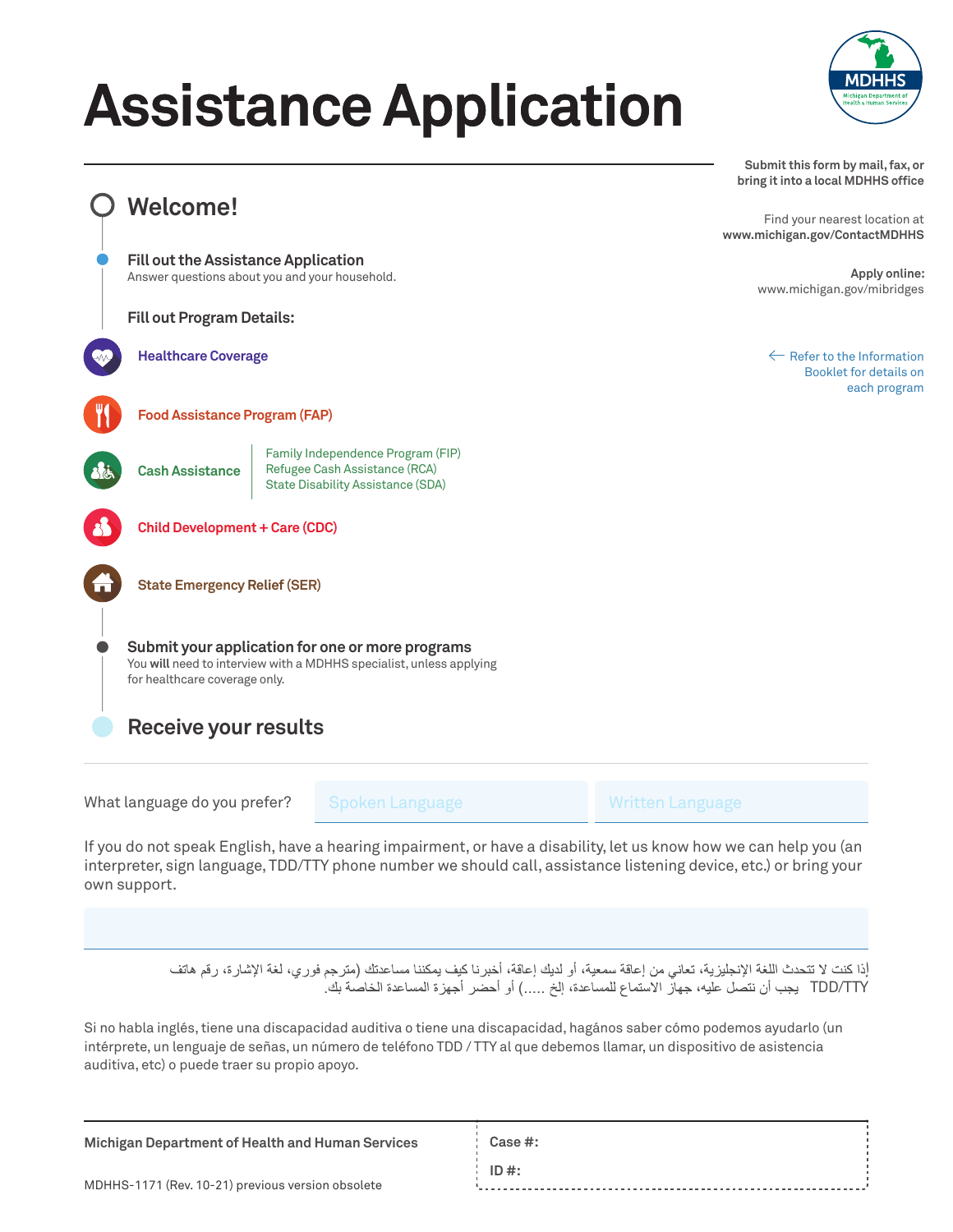# **Applicant Registration**

|      |                                   | Legal Name (First, Middle, Last)                                                                                                                                                                                                                                                                                                         |                      |                               |                   |                                                                                                                           |     | Homeless                            | entire application today, you<br>may complete this page and<br>return it to MDHHS to save<br>your application date. MDHHS<br>will still need to receive your<br>completed application before<br>any benefits can be approved |
|------|-----------------------------------|------------------------------------------------------------------------------------------------------------------------------------------------------------------------------------------------------------------------------------------------------------------------------------------------------------------------------------------|----------------------|-------------------------------|-------------------|---------------------------------------------------------------------------------------------------------------------------|-----|-------------------------------------|------------------------------------------------------------------------------------------------------------------------------------------------------------------------------------------------------------------------------|
| City |                                   | Household Street Address - the place where you currently live                                                                                                                                                                                                                                                                            | County               |                               | <b>State</b>      | Apt/Lot #<br>ZIP Code                                                                                                     |     |                                     | For Food Assistance (FAP),<br>you are only required to fill in<br>your name, address (unless<br>homeless), and signature. For<br>all other programs include<br>date of birth                                                 |
|      | Date of Birth                     | Mailing Address - if different from above (Street, City, County, State, ZIP Code)                                                                                                                                                                                                                                                        |                      | <b>Social Security Number</b> |                   |                                                                                                                           |     |                                     | We need a Social Security<br>number (SSN) for people who<br>$\leftarrow$ are requesting assistance and<br>have a SSN or can get one.<br>See Info Booklet (Pg 32) for<br>more details<br>@                                    |
|      | Cell Phone #<br><b>Healthcare</b> | Have you received assistance in Michigan in the past (or currently)?<br>What programs is your household applying for today?<br>Food                                                                                                                                                                                                      | Home Phone #<br>Cash |                               | <b>Child Care</b> | Email                                                                                                                     | Yes | No<br><b>State Emergency Relief</b> |                                                                                                                                                                                                                              |
|      |                                   | <b>Check any that apply:</b> (You may qualify for 7 day processing of your food assistance)<br>My monthly income is less than \$150 and I have<br>\$100 or less in cash/accounts right now.<br>My household's combined monthly income and<br>cash/accounts are less than my household's<br>combined monthly rent/mortgage and utilities. |                      |                               |                   | I am a migrant or seasonal farmworker whose<br>income has stopped and I have \$100 or less in<br>cash/accounts right now. |     |                                     | For FAP only                                                                                                                                                                                                                 |

#### **Sign Here**

Under penalties of perjury, I state that I have reviewed this application, and to the best of my knowledge and belief, the answers I give within this application are true. If I am declaring an Authorized Representative, by signing below, I allow this person to sign my application and get official information about this application. For Healthcare only, I authorize my Authorized Representative to act for me on all future matters.

Signature of Applicant Signature of Representative Date

**1**

**If you are unable to finish the** 

MDHHS-1171 (Rev. 10-21) previous version obsolete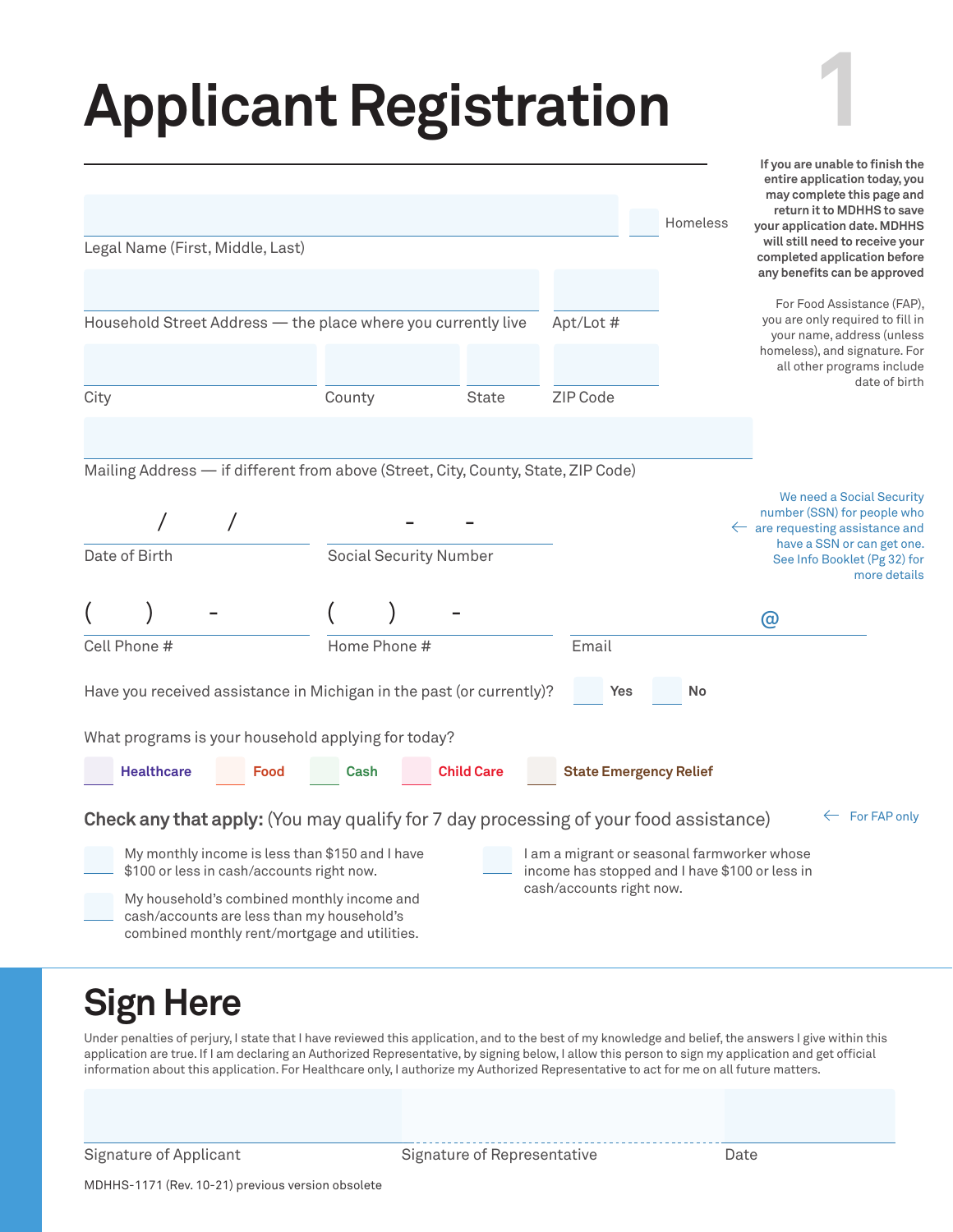# **Household Members**

**List everyone who lives in your home, including yourself and anyone who is not there all the time.** If applying for healthcare coverage, list everyone who will be included on your federal tax return this year

(note: you do not need to file taxes to receive assistance).



SSN and US Citizen/National are optional for people who are not requesting assistance. See Info Booklet (Pg 32) for more details

Ethnicity/Race is optional and will not affect eligibility or benefits. See Info Booklet (Pg 36) for more details

**US Citizen/ Relationship In the to you Full Legal Name Date of Birth Social Security # Married Sex Home? National 1** Self M F / / - - Y N Y N Y N is requesting: **HEALTHCARE FOOD CASH CHILD CARE STATE EMERGENCY RELIEF NONE** ...... Ethnicity (optional): Race (optional): Hispanic/Latino Not Hispanic/Latino African American/Black American Indian/Alaska Native Asian Native Hawaiian/Other Pacific Islander White **2**  $M$  F / / - - Y N Y N Y N is requesting: **HEALTHCARE FOOD CASH CHILD CARE STATE EMERGENCY RELIEF NONE** Ethnicity (optional): Race (optional): Hispanic/Latino Not Hispanic/Latino African American/Black American Indian/Alaska Native Asian Native Hawaiian/Other Pacific Islander White **3**  $\overline{N}$ / / - -  $N$  $M$  F Y N is requesting: **HEALTHCARE FOOD CASH CHILD CARE STATE EMERGENCY RELIEF NONE** Ethnicity (optional): Race (optional): Hispanic/Latino Not Hispanic/Latino African American/Black American Indian/Alaska Native Asian Native Hawaiian/Other Pacific Islander White **4**  $\overline{N}$  $M$  F / / - -  $\overline{N}$ Y N is requesting: **HEALTHCARE FOOD CASH CHILD CARE STATE EMERGENCY RELIEF NONE** ----- Ethnicity (optional): Race (optional): Hispanic/Latino Not Hispanic/Latino African American/Black American Indian/Alaska Native Asian Native Hawaiian/Other Pacific Islander White **5** / / - -  $\overline{N}$ M F  $N$  $\overline{N}$ is requesting: **HEALTHCARE FOOD CASH CHILD CARE STATE EMERGENCY RELIEF NONE** Ethnicity (optional): Race (optional): Hispanic/Latino Not Hispanic/Latino African American/Black American Indian/Alaska Native Asian Native Hawaiian/Other Pacific Islander White Need more room to write? Go to notes on last page to answer these questions. **Yes, I've added more notes. Michigan Department of Health and Human Services** 2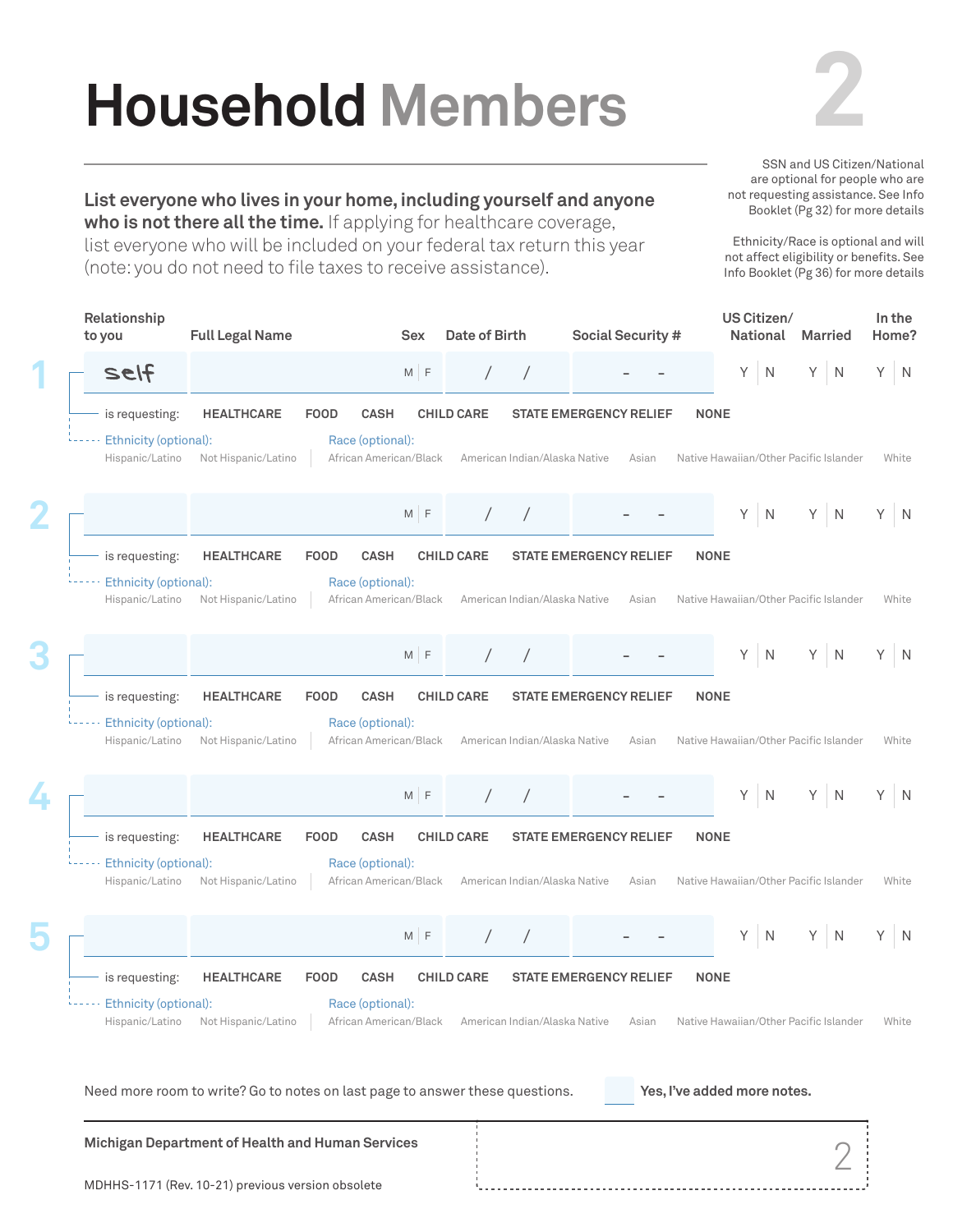### **Household Details**



3

|                                                                                                                                                        |                             |                      |                                                       |                      |           | This page is not required for<br><b>State Emergency Relief (SER)</b> |
|--------------------------------------------------------------------------------------------------------------------------------------------------------|-----------------------------|----------------------|-------------------------------------------------------|----------------------|-----------|----------------------------------------------------------------------|
| Is anyone in your household pregnant now or<br>were they in the last 3 months?                                                                         | If yes, who?                | Name(s)              |                                                       |                      | <b>No</b> | Not required<br>$\leftarrow$ for FAP                                 |
|                                                                                                                                                        | # Expected                  |                      | End/Due Date                                          |                      |           |                                                                      |
| Does anyone in your household have a disability<br>or a physical/emotional/mental health condition?                                                    | If yes, who?                |                      |                                                       |                      | <b>No</b> | $\leftarrow$ For<br>Healthcare.                                      |
| Do any children (under age 20) have a parent who<br>is living outside the home?                                                                        | If yes, who?                |                      |                                                       |                      | <b>No</b> | only required<br>for applicants                                      |
| Is anyone in your household currently enrolled in<br>college/vocational school?                                                                        | If yes, who?                |                      |                                                       |                      | <b>No</b> |                                                                      |
| Is anyone temporarily absent from the home<br>(work, military, hospital, etc.)?                                                                        | If yes, who?                |                      |                                                       |                      | <b>No</b> |                                                                      |
| Has anyone in your household served in the<br>military or armed services?                                                                              | If yes, who?                |                      |                                                       |                      | No        | $\leftarrow$ Not<br>required for                                     |
| Is anyone in your household a foster child, foster<br>parent, adopted child, or non-parent caregiver?<br>(Circle all that apply)                       | If yes, who?                |                      |                                                       |                      | <b>No</b> | eligibility                                                          |
|                                                                                                                                                        | Foster Child                | <b>Foster Parent</b> | Adopted Child                                         | Non-parent Caregiver |           |                                                                      |
| Is anyone in your household currently a victim of<br>domestic violence, victim of trafficking, migrant<br>farmworker, seasonal farmworker, or refugee/ | If yes, who?                |                      |                                                       |                      | <b>No</b> |                                                                      |
| asylee? (Circle all that apply)                                                                                                                        | Victim of Domestic Violence |                      | Victim of Trafficking                                 |                      |           |                                                                      |
|                                                                                                                                                        |                             |                      | Migrant Farmworker Seasonal Farmworker Refugee/Asylee |                      |           |                                                                      |

| If not a US citizen/national, does anyone have qualified immigration status? | If yes, list below. | $\leftarrow$ See Info<br><b>Booklet</b> |                  |                                     |
|------------------------------------------------------------------------------|---------------------|-----------------------------------------|------------------|-------------------------------------|
| Who?                                                                         | Document Type       | <b>Document Number</b>                  | Date of US Entry | $(Pg 36)$ for<br>examples of        |
|                                                                              | Green card, etc.    | #                                       |                  | qualified status.<br>Non-applicants |
|                                                                              |                     | #                                       |                  | should skip<br>this question        |
|                                                                              |                     | #                                       |                  |                                     |

Need more room to write? Go to notes on last page. **Yes, I've added more notes.** 

**Michigan Department of Health and Human Services**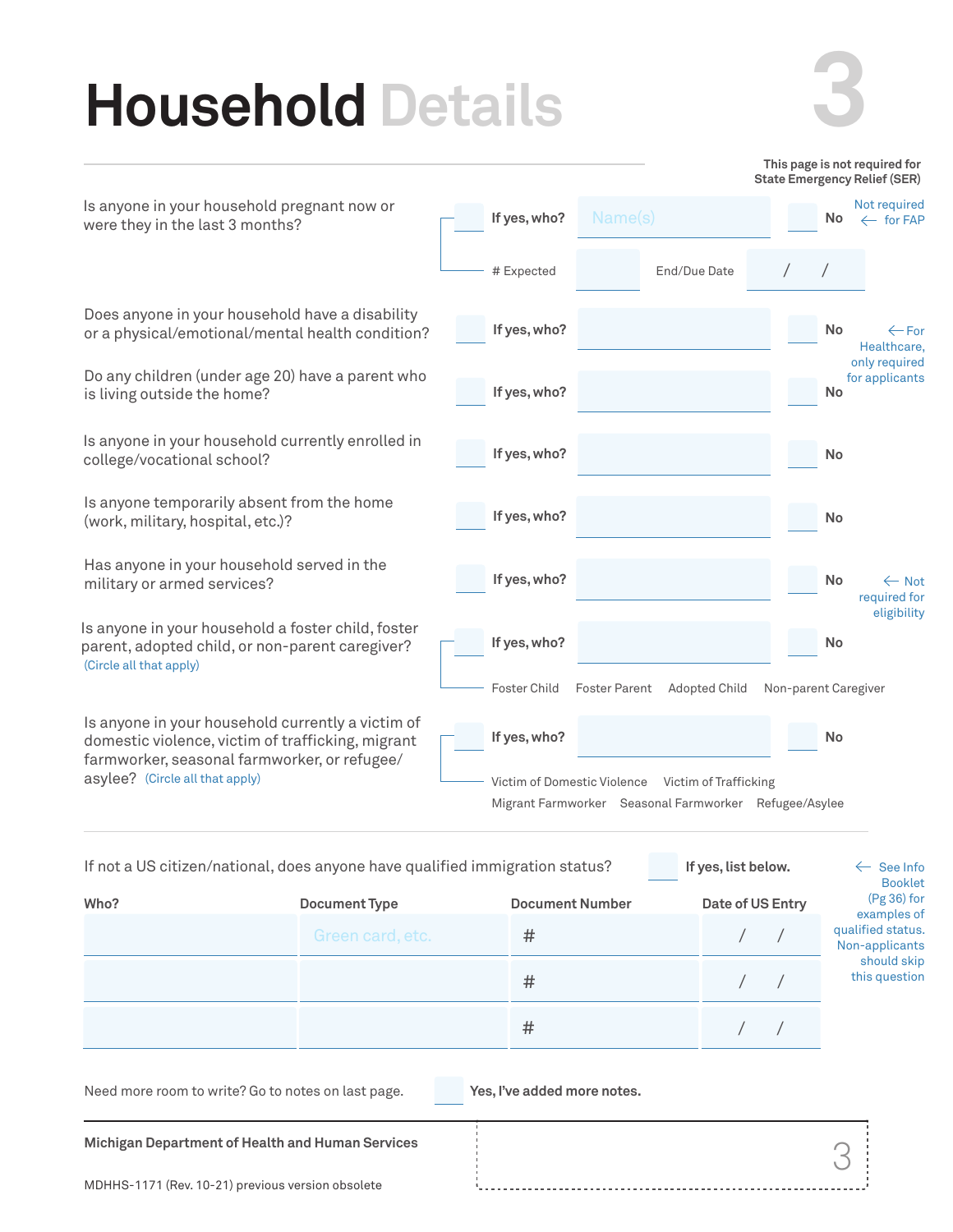### **Assets**



|                                                                                  |                                                                                                                                    |                          |                          |        | This page is not required for                                                                                    | Child Care (CDC)                            |
|----------------------------------------------------------------------------------|------------------------------------------------------------------------------------------------------------------------------------|--------------------------|--------------------------|--------|------------------------------------------------------------------------------------------------------------------|---------------------------------------------|
| <b>Money + Accounts</b><br>Does anyone in your household have money or accounts? |                                                                                                                                    | If yes, list below.      |                          | No     | Healthcare-only applicants<br>should skip this page (unless<br>disabled or in need of<br>longterm care services) |                                             |
| Checking<br><b>Savings</b>                                                       |                                                                                                                                    |                          |                          |        | Please include jointly owned                                                                                     |                                             |
| <b>Other:</b> 401K Retirement Plans                                              | Life Insurance Stocks Mutual Funds IRAs CDs Burial Funds<br>Lottery/Gambling Winnings Trusts/Annuities Payroll/Benefits Card Other |                          |                          |        | accounts and/or assets                                                                                           |                                             |
| Who?                                                                             | <b>Type of Account</b>                                                                                                             | Name of Bank/Institution |                          | Amount |                                                                                                                  |                                             |
|                                                                                  |                                                                                                                                    |                          |                          | \$     |                                                                                                                  |                                             |
|                                                                                  |                                                                                                                                    |                          |                          | \$     |                                                                                                                  |                                             |
|                                                                                  |                                                                                                                                    |                          |                          | \$     |                                                                                                                  |                                             |
| <b>Vehicles</b>                                                                  |                                                                                                                                    |                          |                          |        |                                                                                                                  |                                             |
| Does anyone in your household own vehicles?                                      |                                                                                                                                    | If yes, list below.      | No                       |        |                                                                                                                  |                                             |
| <b>Truck</b><br>Car                                                              | Motorcycle<br><b>Boat</b>                                                                                                          | Other                    |                          |        |                                                                                                                  |                                             |
| Who?                                                                             | Year, Make, + Model                                                                                                                |                          | <b>Estimated Mileage</b> |        |                                                                                                                  |                                             |
|                                                                                  |                                                                                                                                    |                          |                          |        | ← Only list vehicles<br>that are registered in a                                                                 |                                             |
|                                                                                  |                                                                                                                                    |                          |                          |        | household member's                                                                                               | name                                        |
|                                                                                  |                                                                                                                                    |                          |                          |        |                                                                                                                  |                                             |
| <b>Property</b>                                                                  |                                                                                                                                    |                          |                          |        |                                                                                                                  |                                             |
| Does anyone in your household own property?                                      |                                                                                                                                    | If yes, check below.     | <b>No</b>                |        |                                                                                                                  |                                             |
| House(s)<br><b>Buildings</b>                                                     | <b>Rental Property</b>                                                                                                             | Land/Lot                 | <b>Burial Plot</b>       |        | Other                                                                                                            |                                             |
| <b>Sales + Transfers</b>                                                         |                                                                                                                                    |                          |                          |        |                                                                                                                  |                                             |
| Has anyone sold, transferred, or given away assets in the last 5 years?          |                                                                                                                                    |                          | If yes, list below.      |        | No                                                                                                               | In the last 90<br>$\leftarrow$ days for FAP |
| Person Sold/Given To                                                             | <b>Type of Asset</b>                                                                                                               | Date                     |                          | Amount |                                                                                                                  | and SER                                     |
|                                                                                  |                                                                                                                                    |                          |                          | \$     |                                                                                                                  |                                             |
|                                                                                  |                                                                                                                                    |                          | $\sqrt{2}$               | \$     |                                                                                                                  |                                             |
| Michigan Department of Health and Human Services                                 |                                                                                                                                    |                          |                          |        |                                                                                                                  |                                             |
| MDHHS-1171 (Rev. 10-21) previous version obsolete                                |                                                                                                                                    |                          |                          |        |                                                                                                                  |                                             |
|                                                                                  |                                                                                                                                    |                          |                          |        |                                                                                                                  |                                             |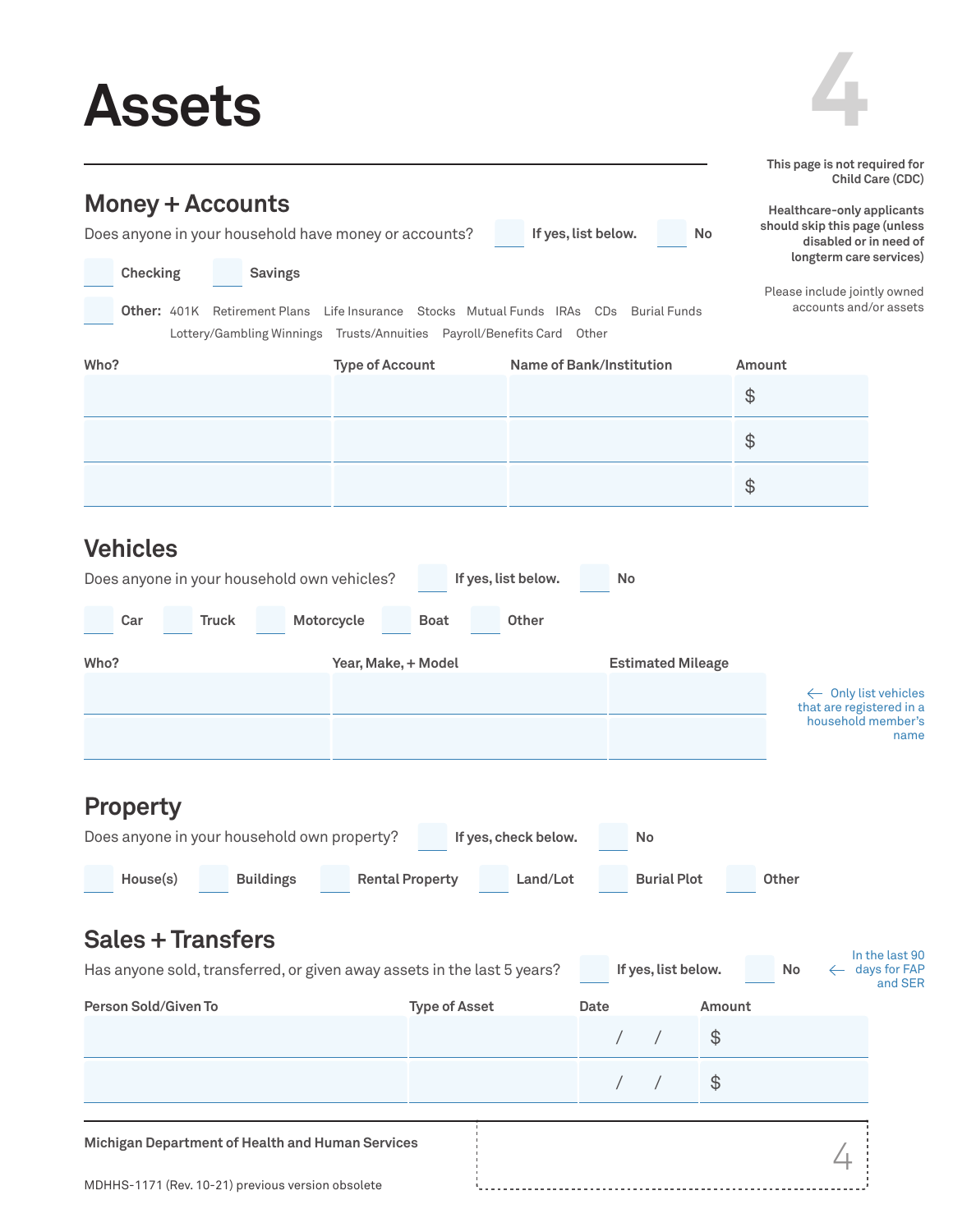### **Income**

| <b>Change in Income</b>                                                      |                                                                                                        |                                |                                  |                                                                                                   |  |
|------------------------------------------------------------------------------|--------------------------------------------------------------------------------------------------------|--------------------------------|----------------------------------|---------------------------------------------------------------------------------------------------|--|
| Has anyone in your household had a change in employment in the last 30 days? |                                                                                                        |                                |                                  | If yes, explain.<br>No                                                                            |  |
| Laid off<br>Quit                                                             | <b>Fired</b><br>On strike                                                                              |                                | <b>Voluntarily reduced hours</b> | <b>Refused work</b><br>Other                                                                      |  |
| <b>Explain</b>                                                               |                                                                                                        |                                |                                  |                                                                                                   |  |
| <b>Employment</b> (Includes Temporary/Contract Jobs)                         |                                                                                                        |                                |                                  | $\leftarrow$ Include anyone who worked in the last<br>30 days or expects to work next month       |  |
| Is anyone in your household employed?                                        |                                                                                                        | If yes, list below.            | No                               |                                                                                                   |  |
| Who?                                                                         | <b>Employer Name</b>                                                                                   | How often<br>paid?             |                                  | Avg Hrs/Wk Wages/Tips (Before Tax)                                                                |  |
|                                                                              |                                                                                                        |                                |                                  | \$<br>per Hr Wk 2Wks 2x/Mo Mo Yr                                                                  |  |
|                                                                              |                                                                                                        |                                |                                  | \$<br>per Hr Wk 2Wks 2x/Mo Mo Yr                                                                  |  |
| <b>Self-Employment</b> (Includes Odd Jobs)                                   |                                                                                                        |                                |                                  |                                                                                                   |  |
| Is anyone in your household self-employed?                                   |                                                                                                        | If yes, list below.            | No                               |                                                                                                   |  |
| Who?                                                                         | <b>Type of Work</b>                                                                                    |                                | Income (Before Expenses)         | <b>Expenses</b>                                                                                   |  |
|                                                                              |                                                                                                        | $\mathfrak{S}$                 | Monthly                          | Monthly<br>$\mathfrak{F}$                                                                         |  |
|                                                                              |                                                                                                        | \$                             |                                  | \$                                                                                                |  |
| <b>Additional</b>                                                            |                                                                                                        |                                |                                  |                                                                                                   |  |
| Does anyone in your household have additional income?                        |                                                                                                        |                                | If yes, list below.              | For Healthcare, only include taxable<br>$\mathsf{No} \leftarrow$ income (unemployment, pensions,  |  |
| Unemployment                                                                 | <b>Disability (SSI)</b>                                                                                | <b>Alimony/Spousal Support</b> |                                  | social security, alimony, etc.)<br><b>Workers' Compensation</b>                                   |  |
| <b>Child Support</b>                                                         | <b>Social Security (RSDI)</b>                                                                          | <b>Pension/Retirement</b>      |                                  |                                                                                                   |  |
| <b>Other:</b> Rental Income                                                  | Foster care Adoption Subsidy Loans/Gifts<br>Veterans Benefits/Military Allotments Refugee Resettlement |                                | Interest/Dividends               | Tribal Income/Benefits Net Farming/Fishing<br>Refugee Match Grant Short Term/Long Term Disability |  |
| Who?                                                                         | <b>Type of Income</b>                                                                                  |                                | <b>Amount Received</b>           |                                                                                                   |  |
|                                                                              |                                                                                                        |                                | $\frac{4}{5}$                    | per Wk 2Wks 2x/Mo Mo Yr                                                                           |  |
|                                                                              |                                                                                                        |                                | $\frac{4}{5}$                    | per Wk 2Wks 2x/Mo Mo Yr                                                                           |  |
| Michigan Department of Health and Human Services                             |                                                                                                        |                                |                                  |                                                                                                   |  |
| MDHHS-1171 (Rev. 10-21) previous version obsolete                            |                                                                                                        |                                |                                  |                                                                                                   |  |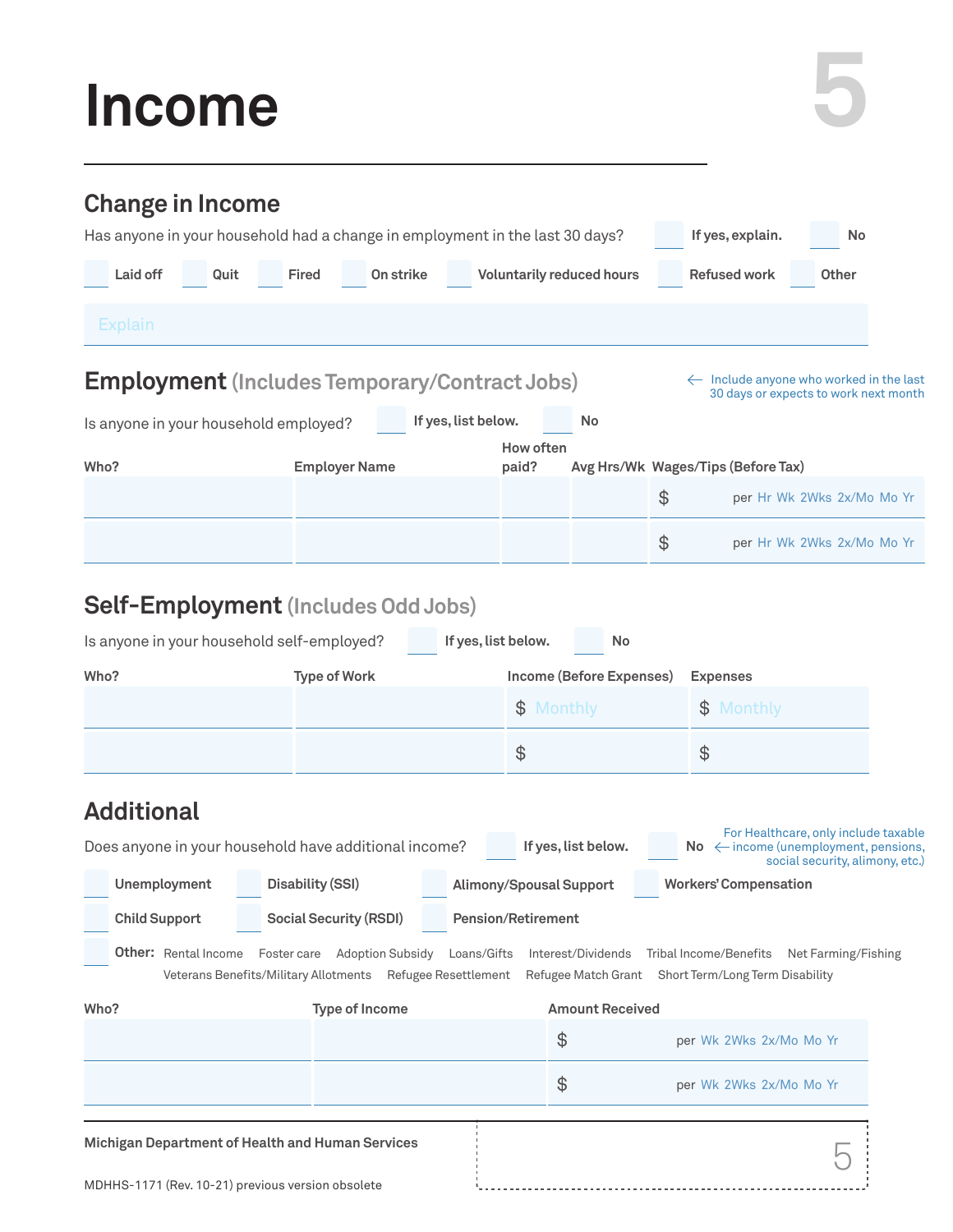### **Expenses**

| <b>Expenses</b>                                                                         |                                |                       |                                      |                                                                                                        |
|-----------------------------------------------------------------------------------------|--------------------------------|-----------------------|--------------------------------------|--------------------------------------------------------------------------------------------------------|
|                                                                                         |                                |                       |                                      | This page is not required for<br>Child Care (CDC)                                                      |
| <b>Dependent Care</b><br>Does anyone in your household pay for dependent care expenses? |                                | If yes, list below.   | <b>No</b>                            | For all expenses, only<br>include the amount you<br>are responsible to pay                             |
| Childcare (day care, after school programs, etc.)                                       |                                |                       |                                      | Care for a child or family member with a disability $\leftarrow$ Not required for<br><b>Healthcare</b> |
| Who pays?                                                                               | Who is it for?                 | Amount                | <b>How Often Paid</b>                |                                                                                                        |
|                                                                                         |                                | $\frac{1}{2}$         |                                      |                                                                                                        |
|                                                                                         |                                | $\frac{4}{5}$         |                                      |                                                                                                        |
| <b>Medical</b>                                                                          |                                |                       |                                      |                                                                                                        |
| Does anyone in your household pay for medical expenses?                                 |                                | If yes, list below.   | No                                   |                                                                                                        |
| <b>Health Insurance</b><br>Prescriptions                                                | <b>In-Home Care</b>            | <b>Hospital Bills</b> |                                      | Other                                                                                                  |
| Dental<br>Co-Pays                                                                       | <b>Transportation for Care</b> |                       | <b>Guardian/Conservator Expenses</b> |                                                                                                        |
| Who pays?                                                                               | <b>Type of Expense</b>         | Amount                | <b>How Often Paid</b>                |                                                                                                        |
|                                                                                         |                                | $\frac{1}{2}$         |                                      |                                                                                                        |
|                                                                                         |                                | $\frac{1}{2}$         |                                      |                                                                                                        |

#### **Court Ordered**

|                      | Does anyone in your household pay for court ordered expenses? | If yes, list below. | <b>No</b>             | $\leftarrow$ Including<br>arrearages |
|----------------------|---------------------------------------------------------------|---------------------|-----------------------|--------------------------------------|
| <b>Child Support</b> | Alimony/Spousal Support Paid Out                              |                     |                       | Not required for<br>Healthcare       |
| Who pays?            | Who is it for?                                                | <b>Amount</b>       | <b>How Often Paid</b> |                                      |
|                      |                                                               | \$                  |                       |                                      |
|                      |                                                               | \$                  |                       |                                      |

#### **Student Loan Interest + Deductions**

| Does anyone pay for student loan interest or other tax deductible expenses? |                        |               | If yes, list below.   | <b>No</b> | $\leftarrow$ For<br>Healthcare |
|-----------------------------------------------------------------------------|------------------------|---------------|-----------------------|-----------|--------------------------------|
| Who pays?                                                                   | <b>Type of Expense</b> | Amount        | <b>How Often Paid</b> |           | only                           |
|                                                                             |                        | $\mathcal{E}$ |                       |           |                                |
| Michigan Department of Health and Human Services                            |                        |               |                       |           |                                |
| MDHHS-1171 (Rev. 10-21) previous version obsolete                           |                        |               |                       |           |                                |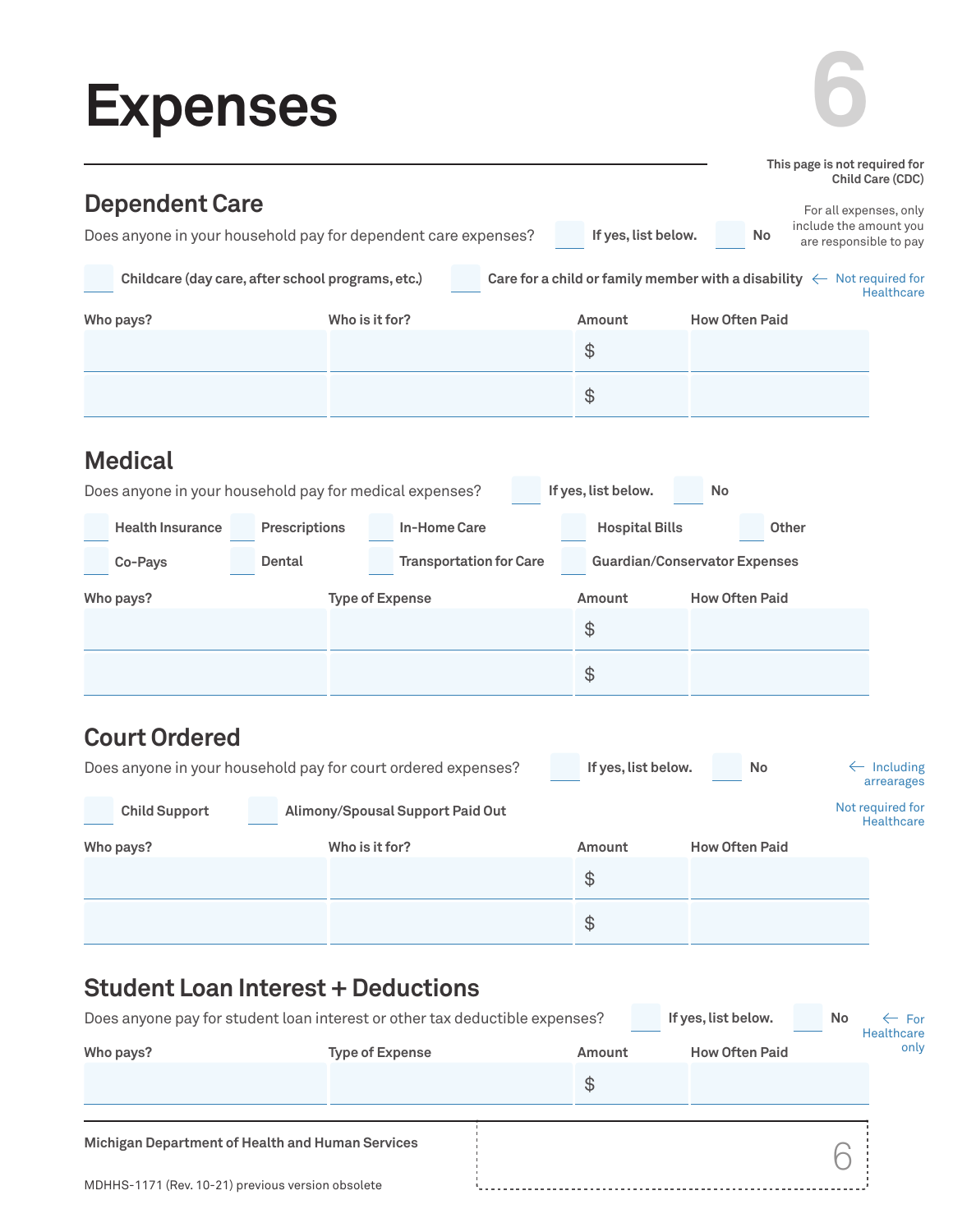# **Final Details**

#### Name(s) Full Name **Fact Check** Has anyone ever been disqualified from public assistance due to welfare fraud or an intentional program violation in any state, including Michigan? Has anyone ever been convicted for receiving cash or food assistance from two or more states for the same period? **If yes, who? If yes, who? If yes, who? No No No Authorized Representative** Do you want someone else to act for or represent you in this case? **If yes, list below. No** If applying for food assistance, do you want someone else to have a Bridge Card and access your benefits to shop for you? Name of your Authorized Representative (First, Middle, Last) Phone # of Representative Email of Representative Address of Representative (Street, City, State, ZIP Code)  $($  ) -  $)$ If you do not check any box you will be considered to have decided to not register to vote at this time, but **a paper voter registration application form will be mailed to you should you decide to register or update your registration.** Applying to register or declining to register to vote will not affect the amount of assistance that you will be provided, or your eligibility. Your decision to register to vote or not will be kept confidential. If you would like help filling out the voter registration application, we will help you or you can call the Secretary of State toll-free at 888-SOS-MICH; 888-767-6424 for assistance. The decision to seek or accept help is yours. You may also fill out the application in private. - Not required for **Healthcare**  $\leftarrow$  If you name an Authorized Representative, you will give permission for a trusted person to sign your application and get information from MDHHS. For Healthcare only, I authorize my Authorized Representative to act for me on all future matters. This information can also be collected later in the process (This should be someone you trust) **Yes No Voter Registration** If you are not registered to vote where you live now, would you like to apply to register to vote here today?

**7**

7

If you believe that someone has interfered with your right to register or to decline to register to vote, or your right to privacy in deciding whether to register; you may file a complaint with the:

Michigan Department of State: Richard H. Austin Building 430 W. Allegan, Lansing, MI 48918 toll-free at 888-SOS-MICH; 888-767-6424

#### **Michigan Department of Health and Human Services**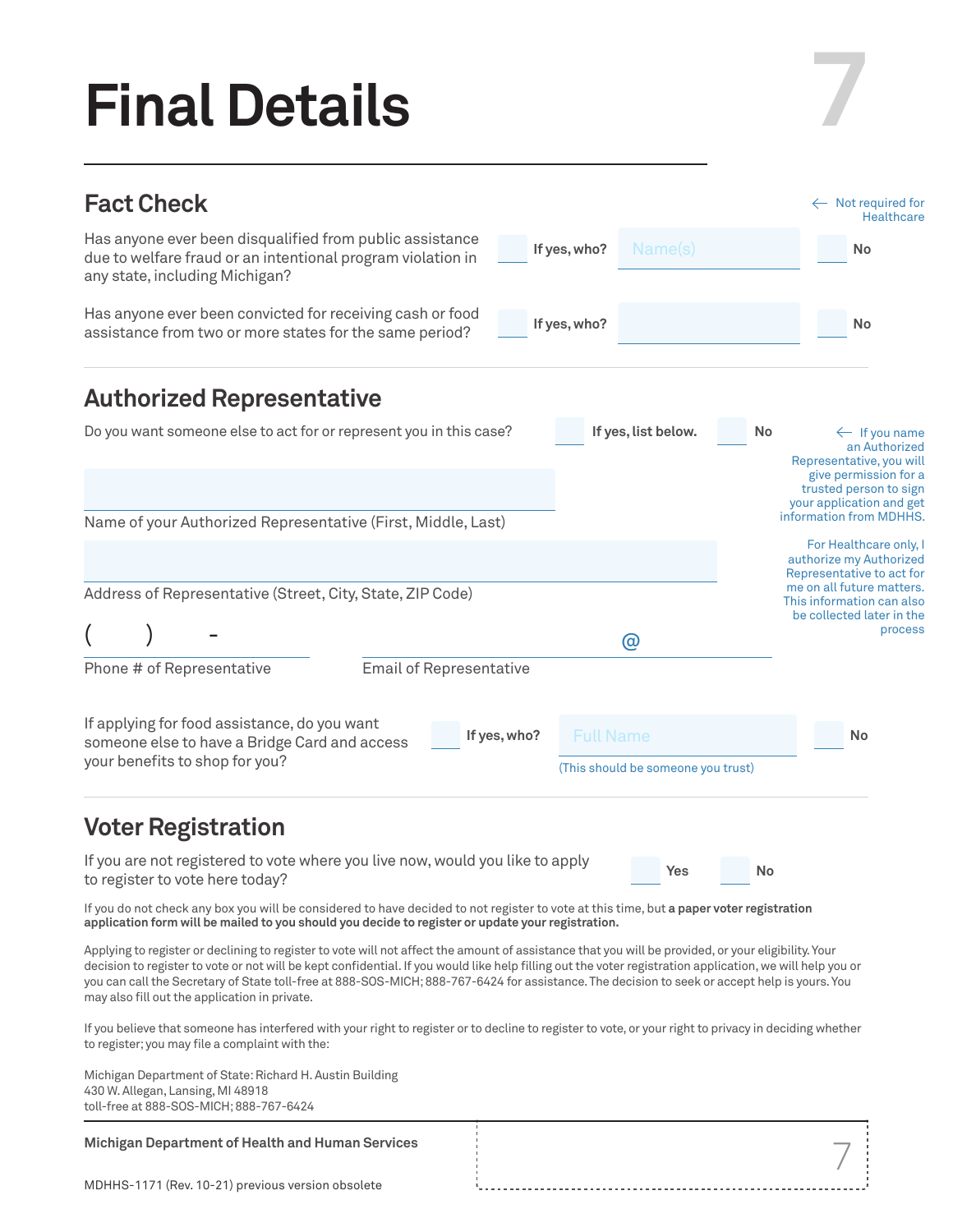# **Your Signature**

#### **Anything Else?**

Is there anything else you'd like for us to know about your situation?

**Your Responsibilities**

I have told the truth; I understand that I can be held criminally responsible for lying on this application.

I will have to provide papers that show that what I've told the department is true.

I will have to repay any benefits I should not have received, even if it is the department's error.

I will have to tell the department about any changes to the information I provided on my application.

I agree to cooperate with state or federal reviewers for an audit.

I agree to release my information for program needs.

I will use my benefits legally and will not sell, trade, or give away my benefits online or in person.

I understand that upon my death MDHHS has the legal right to seek recovery from some or all of my estate for services paid by Medicaid. All services paid by Medicaid are subject to estate recovery.

I have received, reviewed, and agree to the information provided in the Information Booklet.

#### **The Department's Responsibilities**

If you think we, the department, made a mistake, you can ask for a hearing.

The Michigan Department of Health and Human Services will not exclude from participation in, deny benefits of, or discriminate against any individual or group because of race, sex, religion, age, national origin, color, height, weight, marital status, gender identification or expression, sexual orientation, partisan considerations, or a disability or genetic information that is unrelated to the person's eligibility.

#### **Sign Here**

Under penalties of perjury, I state that I have reviewed this application, and to the best of my knowledge and belief, the answers I give within this application are true, including household, citizenship and non-citizenship information, and I have listed all amounts and sources of income and property I receive/own. If I am declaring an Authorized Representative, by signing below, I allow this person to sign my application and get official information about this application. For Healthcare only, I authorize my Authorized Representative to act for me on all future matters. If I am signing as an Authorized Representative for Healthcare, I attest to my agreement to meet confidentiality and act in the best interest of the beneficiary.

Signature of Applicant

Signature of Representative

Date

**When in-person interview completed:**

Signature of Applicant

Signature of Department Witness

Date

#### **By signing this application you are agreeing to these responsibilities**

Refer to your Information Booklet for a complete description of your rights and responsibilities

**Sign the bottom of this page to complete your application**

**If yes, write below. No**

MDHHS-1171 (Rev. 10-21) previous version obsolete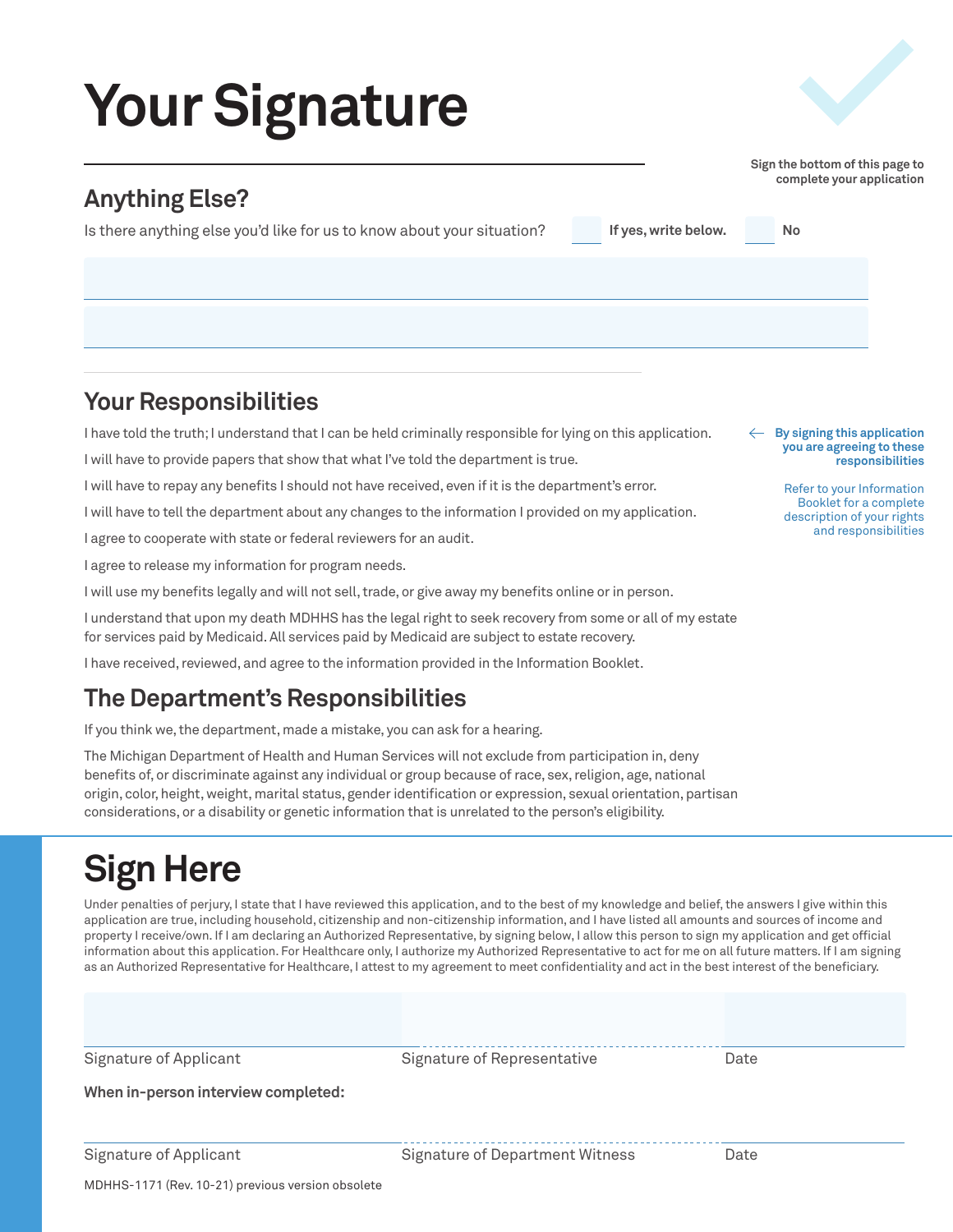# **Notes +**



 $+$ 

**Michigan Department of Health and Human Services**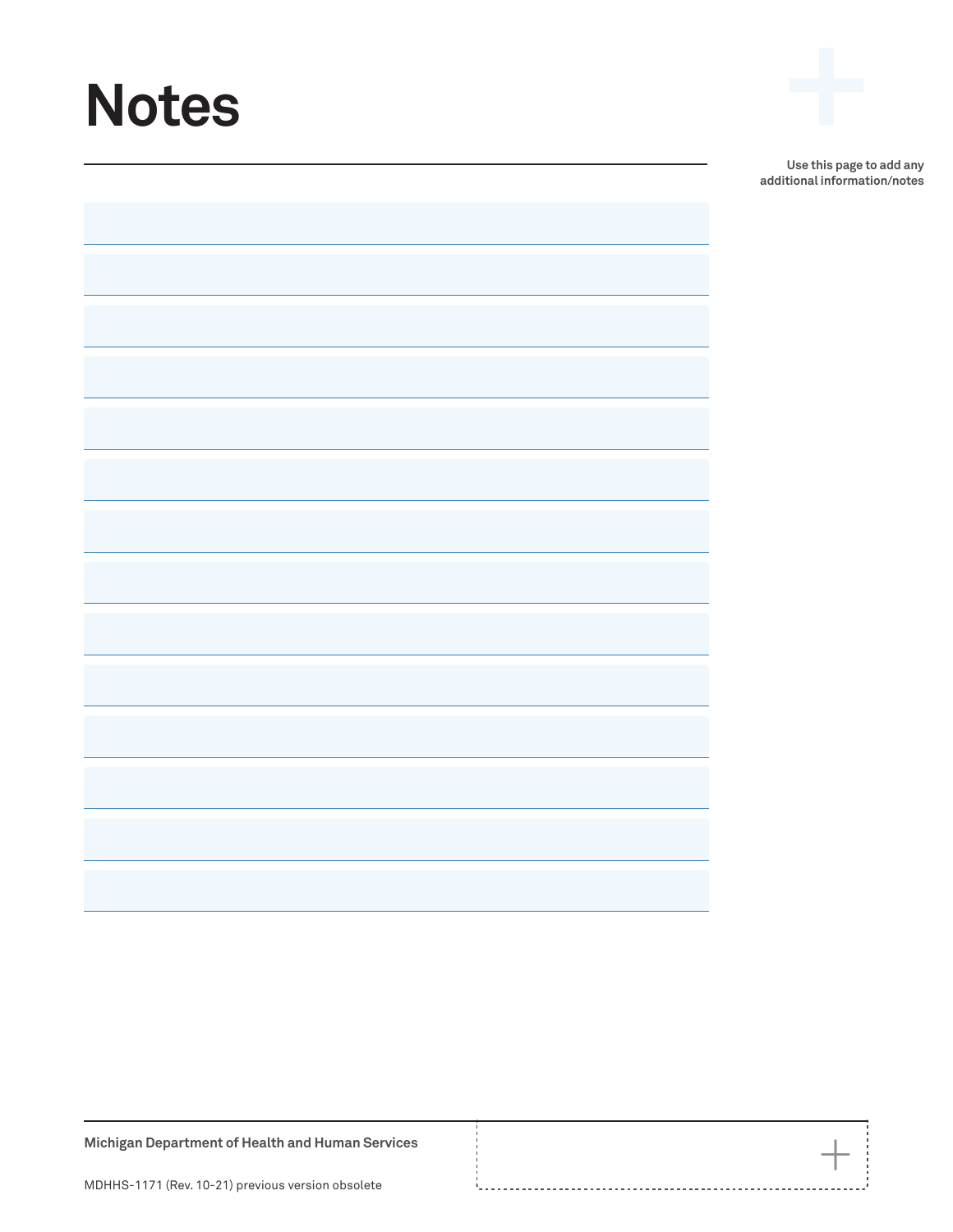# **Healthcare Coverage**



**Fill out the following details along with the Assistance Application if seeking Healthcare Assistance**

**No**

**No**

**No**

 $\leftarrow$  Only required for

**No**

#### **Additional Group Details**

Is anyone the primary caretaker for a child (under age of 19) in the home?

Do you have a physical, mental, or emotional health condition that causes limitations in activities (like bathing, dressing, daily chores, etc), live in a medical facility or nursing home, or are you medically frail?

Was anyone in foster care when they turned 18?

Is anyone applying for health insurance currently incarcerated (detained or jailed)?

#### **American Indian or Alaska Native**



If yes, are they a member of a federally recognized tribe?

Has anyone ever received a service or referral from the Indian Health Service, a tribal health program, or urban Indian health program?

- If no, is anyone eligible to get these services?

#### **Flint Water System**



Did anyone in your home consume water from the Flint Water System and live, work, or receive childcare or education at an address that was served by the Flint Water System from April 2014 through present day? **Home Work School Childcare Facility Names Address Served by Flint Water (Street, City, Zip code) Dates** For individuals under age 21 or  $No \leftarrow$  pregnant women. By checking "yes" you are requesting **Healthcare If yes, list below.** 

**If yes, who?**

**If yes, who?**

**If yes, who?**

**If yes, who?**

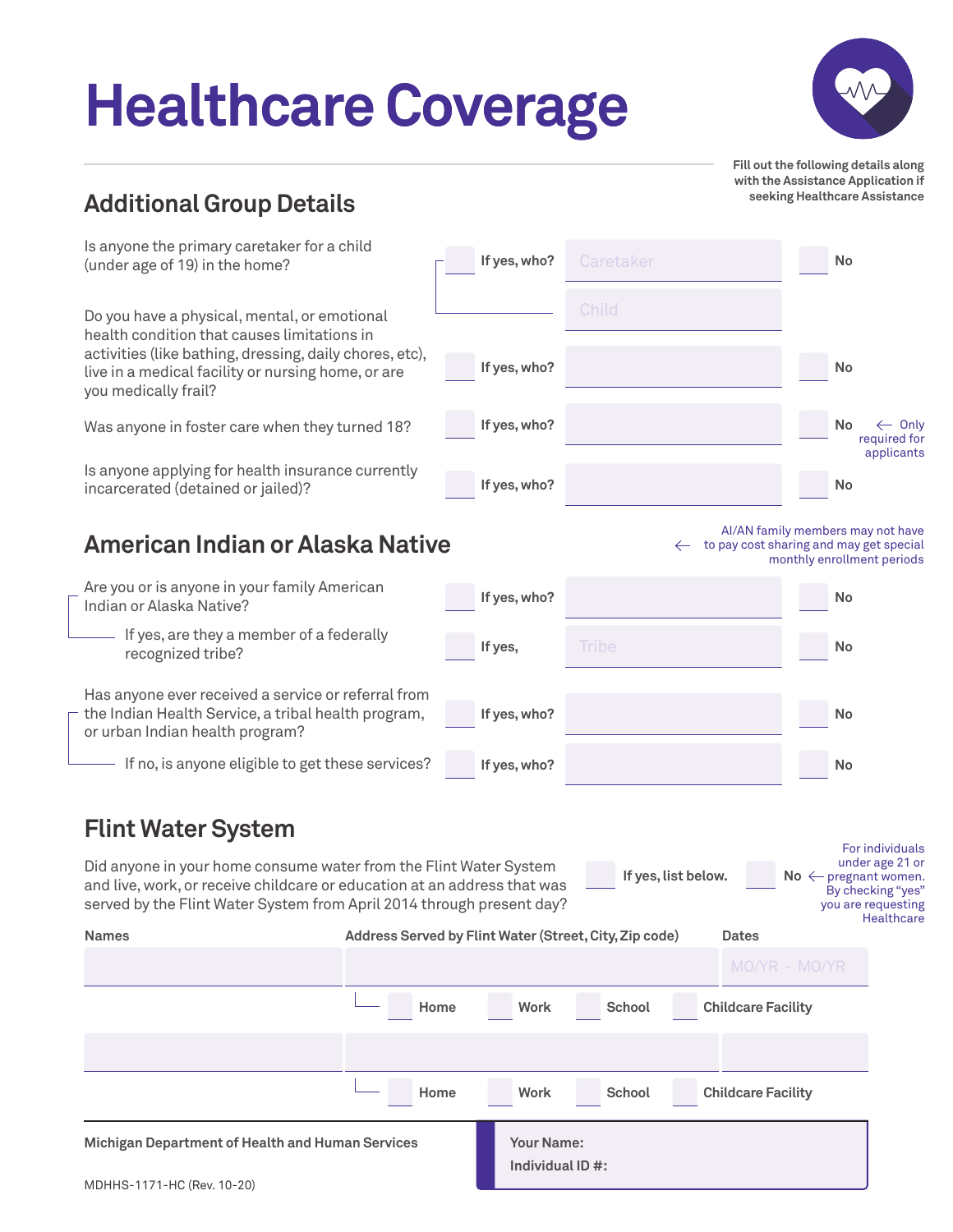# **Healthcare Coverage**



**Fill out the following details along with the Assistance Application if** 

| <b>Tax Filers</b>                |                                                                                                     | seeking Healthcare Assistance                                             |
|----------------------------------|-----------------------------------------------------------------------------------------------------|---------------------------------------------------------------------------|
|                                  | Does anyone applying plan to file a federal tax return next year?<br>If yes, who?<br>No             | ← You do not need to file<br>a tax return to receive<br><b>Healthcare</b> |
| <b>Name of Primary Tax Filer</b> |                                                                                                     |                                                                           |
|                                  | Are they filing jointly with a spouse?<br>Name of Spouse<br>If yes, who?                            | No                                                                        |
|                                  | Are they claiming dependents?<br>Name of Dependent(s)<br>If yes, who?                               | No                                                                        |
|                                  |                                                                                                     |                                                                           |
|                                  | Are they filing jointly with a spouse?<br>If yes, who?                                              | No                                                                        |
|                                  | Are they claiming dependents?<br>If yes, who?                                                       | No                                                                        |
| <b>Dependents</b>                |                                                                                                     |                                                                           |
|                                  | If yes, list below.<br>Will anyone applying be claimed as a dependent on someone else's tax return? | No                                                                        |
| Dependent                        | <b>Tax Filer</b><br><b>Relationship to Tax Filer</b>                                                |                                                                           |
| Name                             | Name                                                                                                |                                                                           |
|                                  |                                                                                                     |                                                                           |
|                                  |                                                                                                     |                                                                           |
|                                  |                                                                                                     |                                                                           |
| <b>Yearly Income</b>             |                                                                                                     |                                                                           |
|                                  | Does anyone's income change from month to month?<br>If yes, list below.<br>No                       |                                                                           |
| Who?                             | <b>Total Estimated Income This Year</b><br><b>Total Estimated Income Next Year</b>                  | $\leftarrow$ If you think<br>it will be                                   |
| <b>Name</b>                      |                                                                                                     | different                                                                 |
|                                  |                                                                                                     |                                                                           |
|                                  |                                                                                                     |                                                                           |

**Michigan Department of Health and Human Services Theory Your Name:** 

**Individual ID #:**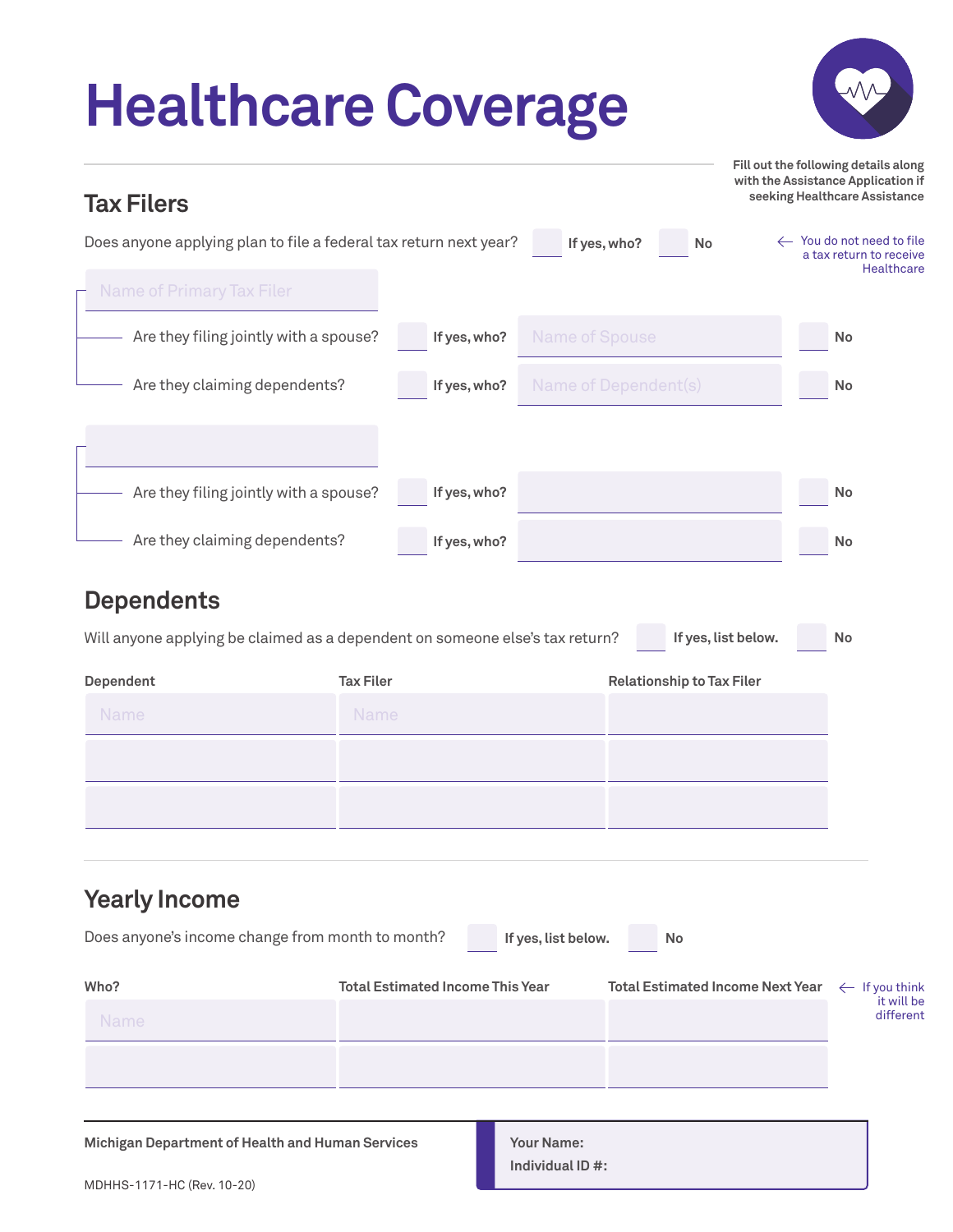| <b>Health Coverage Info</b>                                                                                                                                                     |                                |                               |               |            |                                |                           | Fill out the following details along<br>with the Assistance Application if<br>seeking Healthcare Assistance                                                                       |
|---------------------------------------------------------------------------------------------------------------------------------------------------------------------------------|--------------------------------|-------------------------------|---------------|------------|--------------------------------|---------------------------|-----------------------------------------------------------------------------------------------------------------------------------------------------------------------------------|
| Does anyone need help paying for medical bills<br>from the past 3 months?                                                                                                       |                                | If yes, who?                  |               | Name(s)    |                                |                           | No                                                                                                                                                                                |
|                                                                                                                                                                                 |                                |                               | Which months? | JULI       | JAN FEB MAR APR<br>AUG SEP OCT | <b>MAY JUN</b><br>NOV DEC |                                                                                                                                                                                   |
| Did anyone have insurance through a job and lose it in the last 3 months?                                                                                                       |                                |                               |               |            | If yes, list below.            | No                        |                                                                                                                                                                                   |
| Who lost coverage?                                                                                                                                                              | <b>End Date</b>                | <b>Reason Insurance Ended</b> |               |            |                                |                           |                                                                                                                                                                                   |
| Name                                                                                                                                                                            | <b>MM/YYYY</b>                 |                               |               |            |                                |                           |                                                                                                                                                                                   |
|                                                                                                                                                                                 |                                |                               |               |            |                                |                           |                                                                                                                                                                                   |
|                                                                                                                                                                                 |                                |                               |               |            |                                |                           |                                                                                                                                                                                   |
| Is anyone currently enrolled in health coverage<br>(even if not applying)?                                                                                                      |                                | If yes, list below.           |               |            | No                             |                           | ← Medicare, VA Healthcare Programs,<br>Peace Corps, Employer Insurance,                                                                                                           |
|                                                                                                                                                                                 | <b>Person Covered</b>          |                               |               | Policy#    |                                |                           | TRICARE (unless you have direct care<br>or Line of Duty), and Other                                                                                                               |
|                                                                                                                                                                                 | Name                           |                               |               |            |                                |                           |                                                                                                                                                                                   |
|                                                                                                                                                                                 |                                |                               |               |            |                                |                           |                                                                                                                                                                                   |
|                                                                                                                                                                                 |                                |                               |               |            |                                |                           |                                                                                                                                                                                   |
|                                                                                                                                                                                 |                                |                               |               |            |                                |                           |                                                                                                                                                                                   |
| If Medicare, do you want help paying Medicare premiums?                                                                                                                         |                                | $Y \mid N$                    |               |            |                                |                           |                                                                                                                                                                                   |
| If employer insurance:                                                                                                                                                          | Is this COBRA coverage?        | Y<br>$\mathbb N$              |               |            |                                |                           |                                                                                                                                                                                   |
|                                                                                                                                                                                 | Is this a retiree health plan? | $Y \mid N$                    |               |            |                                |                           |                                                                                                                                                                                   |
| If other, is this a limited benefit plan (such as a school accident policy)?                                                                                                    |                                |                               |               | $Y \mid N$ |                                |                           |                                                                                                                                                                                   |
|                                                                                                                                                                                 |                                |                               |               |            |                                |                           |                                                                                                                                                                                   |
| <b>Type + Name of Coverage</b><br>To make it easier to determine your Healthcare<br>eligibility in future years, do you agree to the use of<br>IRS data for automatic renewals? |                                | Yes                           |               | No         |                                |                           | This allows the Marketplace and the<br>$\leftarrow$ State of Michigan to use income data<br>(including information from tax returns).<br>See Info Booklet (Pg 8) for more details |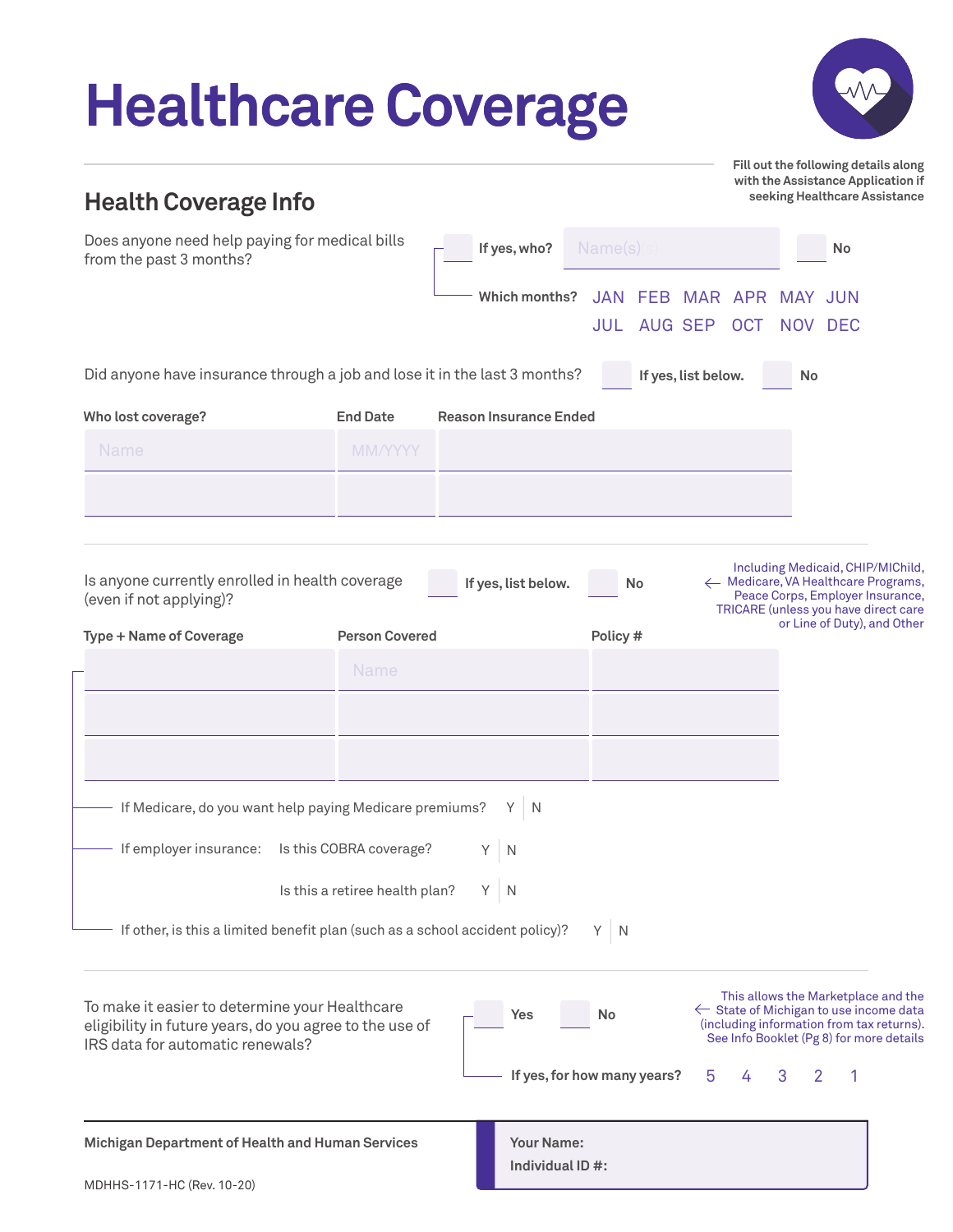# **Healthcare Coverage**



**them help you fill it out**

#### **Health Coverage From Jobs**

Complete this page if someone in the household is eligible for health coverage from a job. Attach a copy of this page for each job that offers coverage.

Information on this page won't impact your application. It will be passed on to the federal government to determine your eligibility for APTC (Advanced Premium Tax Credits)

**If you need assistance, take a copy of this page to your employer and have** 

| Is anyone in the household offered health insurance from a job?<br>(This includes coverage from someone elses' job, such as a parent of a spouse)                                                                                                                      |                             |                                                                                    | If yes, list below.              | If no, skip this page.                                                                                                  |    |
|------------------------------------------------------------------------------------------------------------------------------------------------------------------------------------------------------------------------------------------------------------------------|-----------------------------|------------------------------------------------------------------------------------|----------------------------------|-------------------------------------------------------------------------------------------------------------------------|----|
| <b>Name</b>                                                                                                                                                                                                                                                            |                             |                                                                                    |                                  |                                                                                                                         |    |
| Employee                                                                                                                                                                                                                                                               | Employee Social Security #  |                                                                                    |                                  |                                                                                                                         |    |
| Name                                                                                                                                                                                                                                                                   |                             |                                                                                    |                                  |                                                                                                                         |    |
| Employer                                                                                                                                                                                                                                                               |                             | Employer Identification # (EIN) Address of Employer                                |                                  |                                                                                                                         |    |
| <b>Name</b>                                                                                                                                                                                                                                                            |                             |                                                                                    |                                  | @                                                                                                                       |    |
| <b>Employer Contact</b><br>(This should be the person or department who manages employee benefits)                                                                                                                                                                     | Phone # of Employer Contact |                                                                                    | <b>Email of Employer Contact</b> |                                                                                                                         |    |
| Can the employee get coverage now or sometime in the next 3 months?                                                                                                                                                                                                    |                             |                                                                                    | If yes, when?                    |                                                                                                                         | No |
| List everyone who is eligible for coverage from this job                                                                                                                                                                                                               |                             | Name(s)                                                                            |                                  |                                                                                                                         |    |
| Does the employer offer a health plan that pays at least 60% of the total costs<br>of benefits (the minimum value standard for health plans)?<br>If yes, how much would the employee have to pay for the lowest cost plan that meets the minimum value standard?<br>\$ | per Wk 2Wks 2x/Mo Mo Qr Yr  | $\leftarrow$ enter the premium that the employee would pay if they got the maximum | Yes                              | No<br>Don't include family plans. If the employer offers wellness programs,<br>discount for a tobacco cessation program |    |
| Will the employer make any changes for the new plan year (if you know)?<br>Employer won't offer health coverage<br>Date of change                                                                                                                                      |                             |                                                                                    | If yes, list below.              | No                                                                                                                      |    |
| The premium amount will change for the lowest cost plan that meets the minimum value standard                                                                                                                                                                          |                             |                                                                                    |                                  |                                                                                                                         |    |
| Date of change                                                                                                                                                                                                                                                         |                             | Employee would pay this premium                                                    | $\$\$                            | per Wk 2Wks 2x/Mo Mo Qr Yr                                                                                              |    |
| Michigan Department of Health and Human Services<br>MDHHS-1171-HC (Rev. 10-20)                                                                                                                                                                                         |                             | <b>Your Name:</b><br>Individual ID #:                                              |                                  |                                                                                                                         |    |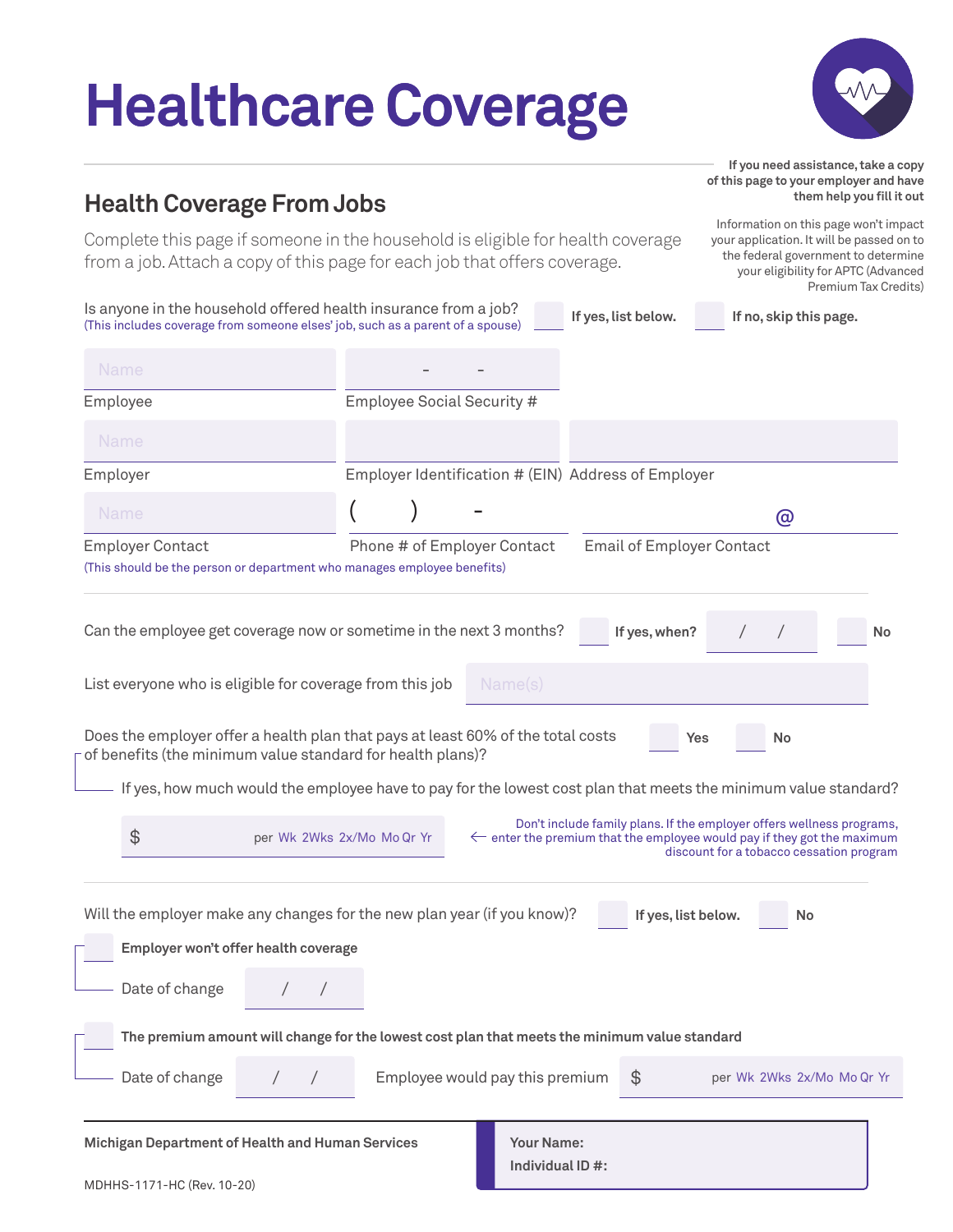### **Food Assistance Program (FAP)**

**Household Details**



 **Fill out the following details along with the Assistance Application if seeking Food Assistance**

| $\blacksquare$                     |                                                                                                                                                                                     |                     |                                 | Assistance                                                                    |
|------------------------------------|-------------------------------------------------------------------------------------------------------------------------------------------------------------------------------------|---------------------|---------------------------------|-------------------------------------------------------------------------------|
| the rest of the household?         | Does anyone buy and make food separately from                                                                                                                                       | If yes, who?        |                                 | No                                                                            |
|                                    | Is anyone living in a facility or special living<br>arrangement (now or within the past 3 months)?                                                                                  | If yes, who?        |                                 | No                                                                            |
| drug treatment program?            | Is anyone in your household going to an alcohol or                                                                                                                                  | If yes, who?        |                                 | <b>No</b>                                                                     |
| distribution benefits?             | Does anyone in your household receive tribal food                                                                                                                                   | If yes, who?        |                                 | <b>No</b>                                                                     |
| another state in the last 30 days? | Has anyone received Food Assistance from                                                                                                                                            | If yes, who?        |                                 | No                                                                            |
|                                    |                                                                                                                                                                                     | <b>State</b>        |                                 |                                                                               |
| <b>Housing Expenses</b>            |                                                                                                                                                                                     |                     |                                 | Only list the amount you pay,                                                 |
|                                    | Does anyone in your household pay for housing expenses?                                                                                                                             |                     | If yes, list below.<br>No       | not Housing Choice Voucher<br>← (Section 8), HUD, MSHDA, etc.                 |
| Rent                               | Rent with meals (room/board)                                                                                                                                                        | Meals only (board)  | <b>Land Contract</b>            | <b>Only list Insurance/Property</b><br>Tax if not included in mortgage        |
| Mortgage                           | <b>Mobile Home Lot Rent</b>                                                                                                                                                         | <b>Property Tax</b> | <b>Homeowner's Insurance</b>    | <b>Other</b>                                                                  |
| Who pays?                          | <b>Type of Expense</b>                                                                                                                                                              |                     | <b>How Often Paid</b><br>Amount |                                                                               |
|                                    |                                                                                                                                                                                     |                     | \$                              |                                                                               |
|                                    |                                                                                                                                                                                     |                     | \$                              |                                                                               |
| <b>Utilities</b>                   |                                                                                                                                                                                     |                     |                                 |                                                                               |
|                                    | Does anyone in your household pay for utilities (not included in rent)?                                                                                                             |                     | If yes, check below.            | No                                                                            |
| Heat                               | Electricity                                                                                                                                                                         | <b>Trash Pickup</b> | <b>Cooking Fuel</b>             | $\leftarrow$ Heat types include gas, electric<br>heating, propane, wood, etc. |
| <b>Air Conditioning</b>            | Water/Sewer                                                                                                                                                                         | <b>Phone</b>        |                                 | Electricity does not include<br>heat or air conditioning                      |
|                                    | Does anyone who you do not share food with pay any portion of housing expenses or utilities?                                                                                        |                     |                                 | Y<br>$\mathbb N$                                                              |
|                                    | Has anyone applying for FAP received more than \$20 in State Emergency Relief (SER) energy payments<br>or Michigan Energy Assistance Program (MEAP) payments in the last 12 months? |                     |                                 | Y.<br>$\mathbb N$                                                             |
|                                    | If utilities are included in your rent, does anyone in your household pay an extra fee for air conditioning?                                                                        |                     |                                 | $Y \mid N$                                                                    |
| 12 months?                         | Has anyone applying for FAP received more than \$20 in the Home Heating Credit (HHC) in the last                                                                                    |                     |                                 | Y.<br>$\overline{N}$                                                          |
|                                    |                                                                                                                                                                                     |                     |                                 |                                                                               |

**Michigan Department of Health and Human Services Theory of Name:** 

**Individual ID #:**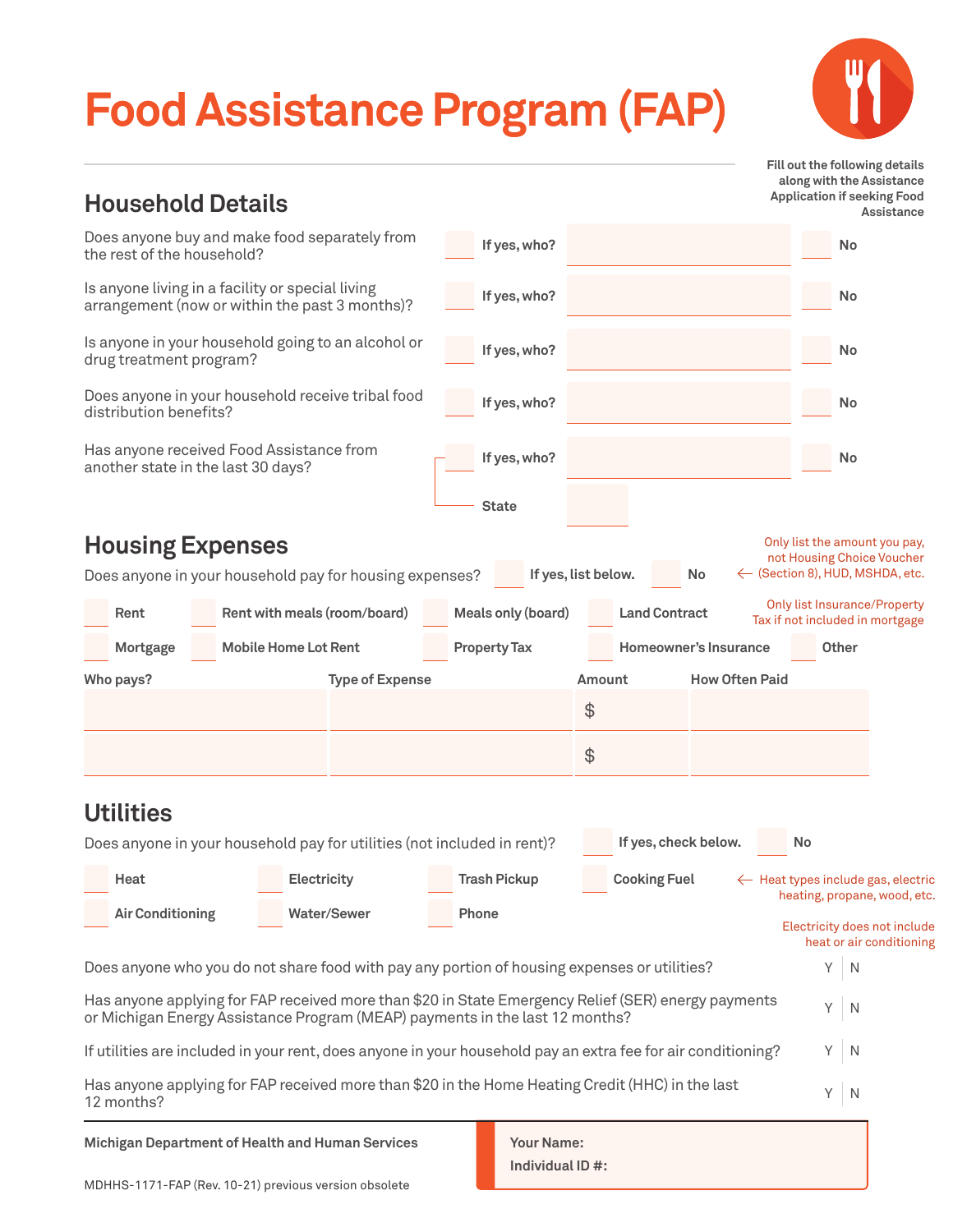### **Cash Assistance**



**Fill out the following details along with the Assistance Application if seeking Cash Assistance**

#### **Is anyone in the household...**

| Living in a facility or special living arrangement now<br>or within the past 3 months?                                                                   | If yes, who?                         | Name(s) | <b>No</b> |
|----------------------------------------------------------------------------------------------------------------------------------------------------------|--------------------------------------|---------|-----------|
| Going to an alcohol or drug treatment program?                                                                                                           | If yes, who?                         |         | No        |
| Attending special education classes?                                                                                                                     | If yes, who?                         |         | No        |
| Receiving Michigan Rehabilitation Services?                                                                                                              | If yes, who?                         |         | No        |
| Receiving medical assistance based on disability<br>or blindness?                                                                                        | If yes, who?                         |         | No        |
| Currently applying (or planning to apply) for<br>disability benefits with the Social Security<br>Administration (SSA)?                                   | If yes, who?                         |         | No        |
| Have or expect to have medical coverage (including<br>accident insurance, worker's compensation, health<br>savings, health/hospital insurance or other)? | If yes, who?                         |         | No        |
| In violation of probation or parole?                                                                                                                     | If yes, who?                         |         | No        |
| Received Cash Assistance from another state since<br>August 1996?                                                                                        | If yes, who?<br><b>State</b>         |         | No        |
| For children in the household                                                                                                                            |                                      |         |           |
| Are there children under 6 years of age who are not<br>up to date on their immunizations (shots)?                                                        | If yes, who?                         |         | No        |
| Are any children (ages 6-18) in school now?                                                                                                              | If yes, list below.                  | No      |           |
| Name(s)                                                                                                                                                  |                                      |         |           |
| <b>Michigan Department of Health and Human Services</b><br>MDHHS-1171-CASH (Rev. 10-20)                                                                  | <b>Your Name</b><br>Individual ID #: |         |           |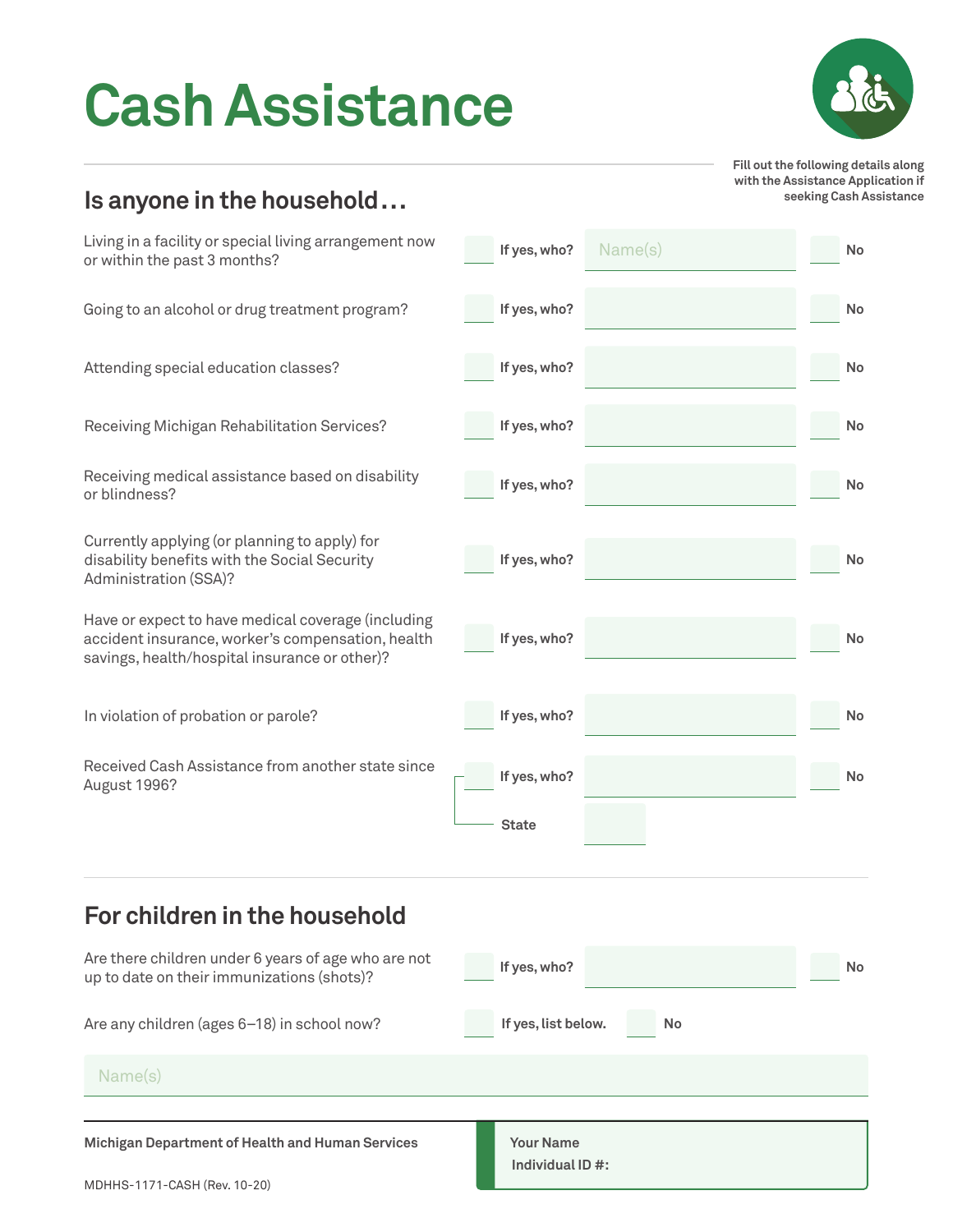### **Child Development + Care (CDC)**

**Care Assistance**

**Fill out the following details along with the Assistance Application if seeking Child** 

Do you currently live in temporary or emergency housing? Y N

You need child care so that you can participate in (check all that apply):

| <b>Work</b>                                                                                                |       | <b>Activity required by MDHHS Child Protective Services</b> |                                          |
|------------------------------------------------------------------------------------------------------------|-------|-------------------------------------------------------------|------------------------------------------|
| <b>High School or GED Completion/College</b>                                                               |       | Treatment for Health or Social Condition (explain):         |                                          |
| <b>Training/Employment Preparation</b>                                                                     |       |                                                             |                                          |
| PATH program or other approved activity                                                                    |       |                                                             |                                          |
| If you are in school, do you need study time?<br>How many hours of child care do you need every two weeks? | $Y$ N | #                                                           |                                          |
| Is either parent serving active duty in the<br>US Military?                                                |       | If yes, who?                                                | <b>No</b>                                |
| Is either parent a member of the National<br>Guard or Military Reserve Unit?                               |       | If yes, who?                                                | <b>No</b>                                |
| Does the household have total assets that exceed one million dollars?                                      |       | Y.<br>N                                                     | $\leftarrow$ This is an actual question; |

 $\leftarrow$  This is an actual question; it is required on a federal level

**Child up to date** 

**Living at** 

#### **Children (Age 18 and Under) in Household**

MDHHS-1171-CDC (Rev. 10-20)

|                                                    | Parent Legal Names (First, Middle, Last) | Home with<br>the Child? | on Immunizations<br>(Shots)? |
|----------------------------------------------------|------------------------------------------|-------------------------|------------------------------|
| Child Legal Name (First, Middle, Last)             | Mother                                   | Y<br>$\mathbb N$        |                              |
|                                                    | Father                                   | $Y$ N                   | $Y$ N                        |
|                                                    |                                          | $Y$ N                   |                              |
|                                                    |                                          | $Y \mid N$              | $Y \mid N$                   |
|                                                    |                                          | $Y$ N                   |                              |
|                                                    |                                          | $Y$ N                   | $Y \mid N$                   |
| Need more room to write? Go to notes on last page. | Yes, I've added more notes.              |                         |                              |
| Michigan Department of Health and Human Services   | <b>Your Name:</b><br>Individual ID #:    |                         |                              |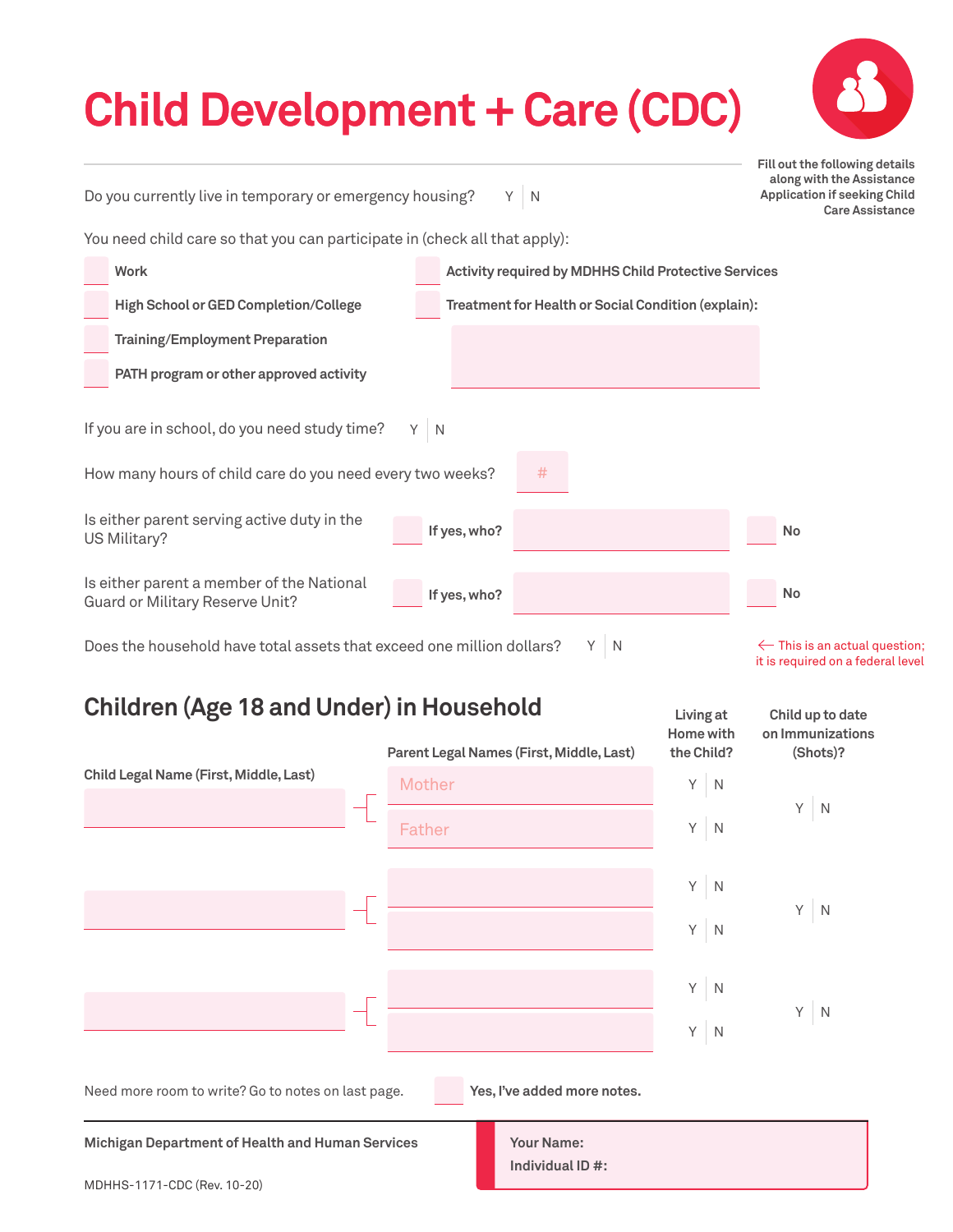### **State Emergency Relief (SER)**



#### **Emergency Need**

What services are you requesting? Check below and list the amount needed to resolve the emergency.

| Heat (see details below)                                                                                         | Property Taxes \$                             |                     | Burial/Cremation \$                                                      |
|------------------------------------------------------------------------------------------------------------------|-----------------------------------------------|---------------------|--------------------------------------------------------------------------|
| Electricity (see details below)                                                                                  | Homeowner's Insurance \$                      |                     | <b>Migrant Hospitalization</b><br>\$                                     |
| Water/Sewer \$                                                                                                   | Mortgage<br>\$                                |                     | Security Deposit \$                                                      |
| Cooking Gas \$                                                                                                   | Home Repairs \$                               |                     | <b>Moving Expenses</b><br>\$                                             |
| <b>Eviction/Relocation</b><br>\$                                                                                 | <b>Furnace Repair</b><br>\$                   |                     |                                                                          |
|                                                                                                                  |                                               |                     |                                                                          |
| <b>Heat Request Details</b>                                                                                      |                                               |                     |                                                                          |
| How do you heat your home?                                                                                       |                                               |                     |                                                                          |
| <b>Natural Gas</b><br>Propane                                                                                    | Wood                                          | Other:              |                                                                          |
| Electricity<br>Coal                                                                                              | <b>Fuel Oil</b>                               |                     |                                                                          |
| Describe your current situation:                                                                                 |                                               |                     |                                                                          |
| My heat has been turned off/I have run out of my household's heating fuel source.                                |                                               |                     |                                                                          |
| I have received a past due or shut off notice/I am at risk of running out of my household's heating fuel source. |                                               |                     |                                                                          |
| Date of shut off                                                                                                 | Current balance<br>\$<br>(If prepaid account) | % remaining in tank | $\%$<br>$\leftarrow$ To qualify, tank<br>cannot be more<br>than 25% full |
| والمشمرا بالممرد بممرات والزبان                                                                                  |                                               |                     |                                                                          |

#### **Electricity Request Details**

/ / \$ Describe your current situation: **My electricity has been turned off I have received a past due or shut off notice** Date of shut off Current balance (If prepaid account)

**Michigan Department of Health and Human Services Theory Your Name:** 

**Individual ID #:**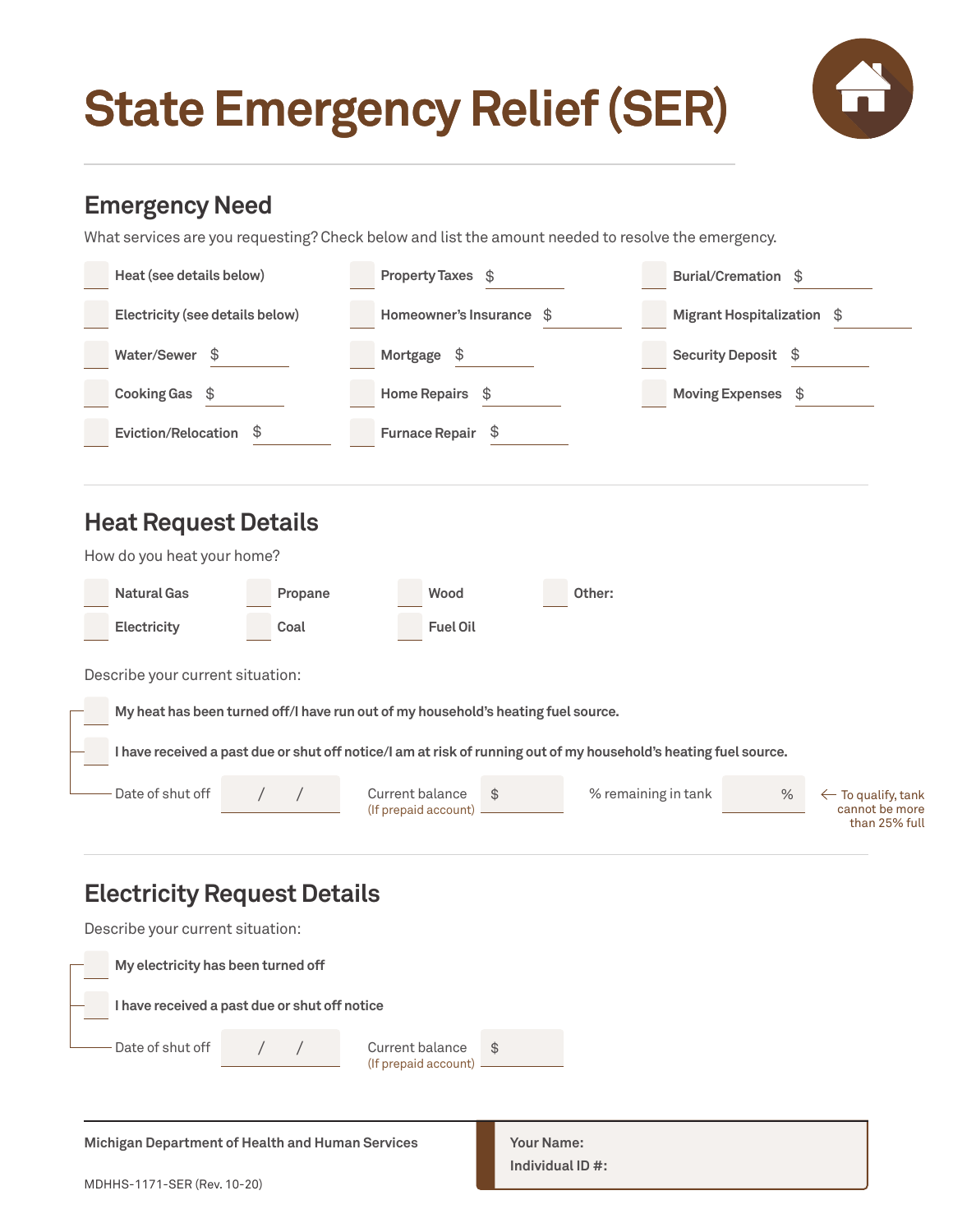### **State Emergency Relief (SER)**



#### **Current Housing Expenses**

| Do you pay for any housing expenses?<br>If yes, list below.<br><b>No</b><br>Is This a<br><b>Is There Theft</b><br><b>Name of Service Provider</b><br>or Illegal Use?<br>Name on Bill/Account<br><b>Shared Meter?</b><br>Account#<br>Y<br>Y<br>$\mathbb N$<br>$\mathbb N$<br>Heat<br>$Y$ N<br>$Y$ N<br>Electricity<br>Y<br>Y<br>$\mathbb N$<br>$\mathbb N$<br>Water/Sewer |                       |  |   |                |   |             |
|--------------------------------------------------------------------------------------------------------------------------------------------------------------------------------------------------------------------------------------------------------------------------------------------------------------------------------------------------------------------------|-----------------------|--|---|----------------|---|-------------|
|                                                                                                                                                                                                                                                                                                                                                                          |                       |  |   |                |   |             |
|                                                                                                                                                                                                                                                                                                                                                                          |                       |  |   |                |   |             |
|                                                                                                                                                                                                                                                                                                                                                                          |                       |  |   |                |   |             |
|                                                                                                                                                                                                                                                                                                                                                                          |                       |  |   |                |   |             |
|                                                                                                                                                                                                                                                                                                                                                                          | <b>Cooking Fuel</b>   |  | Y | $\overline{N}$ | Y | $\mathbb N$ |
|                                                                                                                                                                                                                                                                                                                                                                          | Rent/Mortgage         |  |   |                |   |             |
|                                                                                                                                                                                                                                                                                                                                                                          | <b>Property Taxes</b> |  |   |                |   |             |
|                                                                                                                                                                                                                                                                                                                                                                          | <b>Home Insurance</b> |  |   |                |   |             |

#### **Household Information**

Tell us about your expenses, income, and the people who have lived with you over the past 6 months.

|                                                                                                                                | 1 Month Ago   | 2 Months Ago | 3 Months Ago  | 4 Months Ago     | 5 Months Ago | 6 Months Ago                                  |  |
|--------------------------------------------------------------------------------------------------------------------------------|---------------|--------------|---------------|------------------|--------------|-----------------------------------------------|--|
| Month                                                                                                                          |               |              |               |                  |              |                                               |  |
| # of People in Home                                                                                                            |               |              |               |                  |              |                                               |  |
| <b>Total Monthly Income</b><br>(Before Tax)                                                                                    | \$            | \$           | $\frac{1}{2}$ | $$\mathfrak{S}$$ | \$           | \$                                            |  |
| Rent/Mortgage                                                                                                                  | \$            | \$           | $\frac{1}{2}$ | $\frac{1}{2}$    | \$           | \$                                            |  |
| Heat                                                                                                                           | \$            | \$           | $\frac{1}{2}$ | $\frac{1}{2}$    | \$           | $\, \, \raisebox{12pt}{$\scriptstyle \circ$}$ |  |
| Electricity                                                                                                                    | $\frac{1}{2}$ | \$           | $\frac{1}{2}$ | $\frac{1}{2}$    | \$           | $\spadesuit$                                  |  |
| Water/Sewer<br>/Cooking Gas                                                                                                    | $\frac{1}{2}$ | \$           | $\frac{1}{2}$ | $\frac{1}{2}$    | \$           | \$                                            |  |
| Is anyone in the household fleeing from<br>If yes, who?<br>No<br>felony prosecution, an outstanding felony<br>warrant or jail? |               |              |               |                  |              |                                               |  |
| Is anyone in the household in violation of<br>If yes, who?<br><b>No</b><br>probation or parole?                                |               |              |               |                  |              |                                               |  |
| Michigan Department of Health and Human Services<br><b>Your Name:</b><br>Individual ID #:                                      |               |              |               |                  |              |                                               |  |